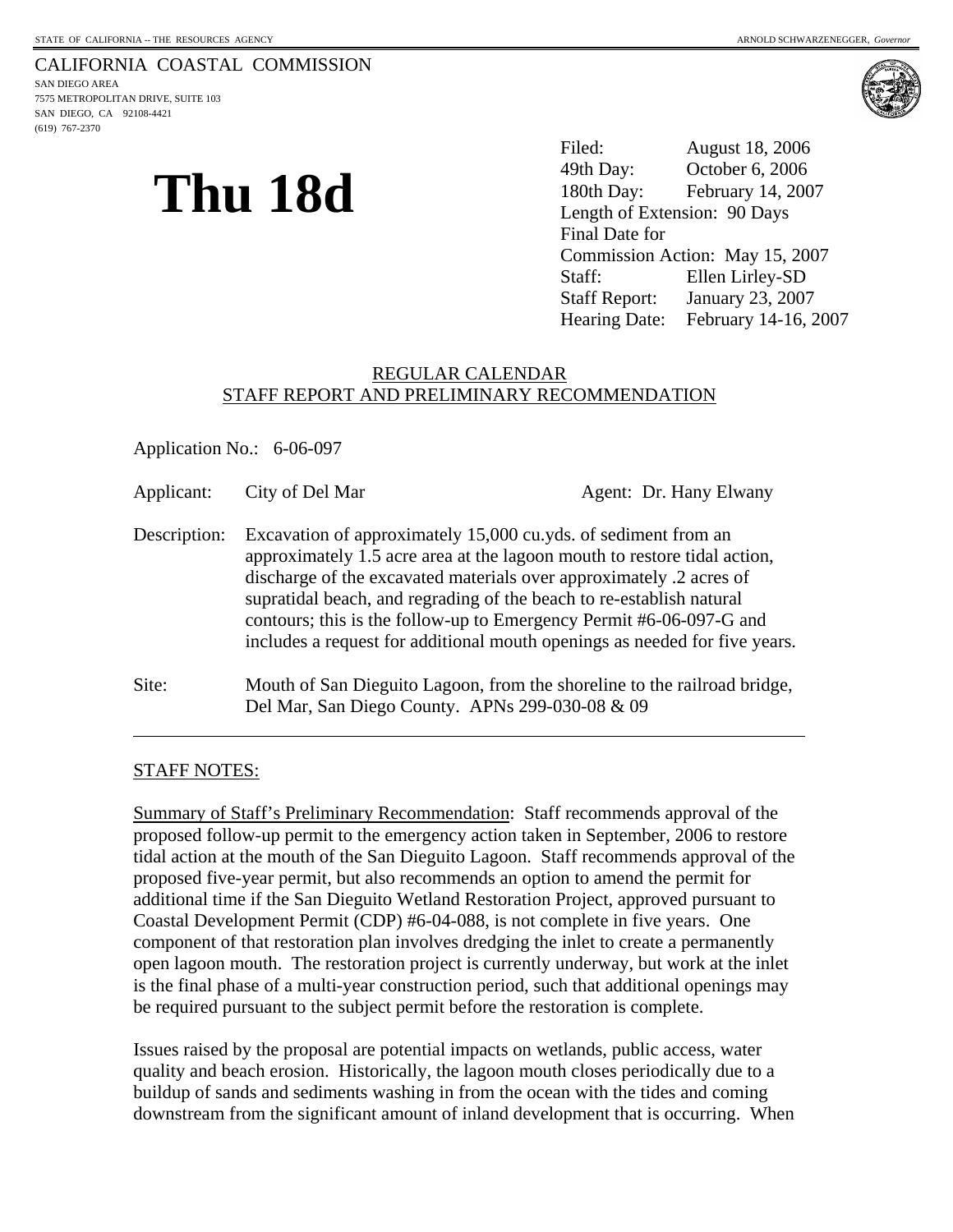the mouth is closed, the lagoon ecosystem becomes distressed, which can lead to impacts on lagoon habitat (i.e., fish kills, etc.) Thus, it has been necessary to artificially open the lagoon mouth from time to time to maintain the health of the ecosystem. The issues raised by this proposal are resolved with the attached special conditions which establish minimum biological criteria required to perform a mouth opening; provide seasonal restrictions on when openings may occur; and require monitoring and reporting of the effects of all openings on water quality and sediment transport in an annual report.

In the past, there have been project opponents concerned that inlet openings may have adverse effects on the beaches south of the inlet, resulting in a threat to their beachfront homes. Conditions of past permits required that dredged materials be placed on the beachfront south of the inlet, nearest the adjacent homes, unless the owners object. That restriction is not recommended herein; consistent with the major lagoon restoration CDP, dredged sands may be placed on either the north or south side of the inlet, or on both sides, depending on the longshore transport, which changes direction seasonally. It is not believed that there are still opponents to the current proposal.

Substantive File Documents: Certified City of Del Mar LCP Land Use Plan and draft Implementing Ordinances; San Dieguito Lagoon Enhancement Plan; CCC Files: 6-83- 148; 6-97-36; 6-99-12; 6-00-134, 6-04-088 and 6-06-097-G

### I. PRELIMINARY STAFF RECOMMENDATION:

l

l

The staff recommends the Commission adopt the following resolution:

#### **MOTION:** *I move that the Commission approve Coastal Development Permit No. 6-06-097 pursuant to the staff recommendation.*

### **STAFF RECOMMENDATION OF APPROVAL:**

Staff recommends a **YES** vote. Passage of this motion will result in approval of the permit as conditioned and adoption of the following resolution and findings. The motion passes only by affirmative vote of a majority of the Commissioners present.

### **RESOLUTION TO APPROVE THE PERMIT:**

The Commission hereby approves a coastal development permit for the proposed development and adopts the findings set forth below on grounds that the development as conditioned will be in conformity with the policies of Chapter 3 of the Coastal Act. Approval of the permit complies with the California Environmental Quality Act because either 1) feasible mitigation measures and/or alternatives have been incorporated to substantially lessen any significant adverse effects of the development on the environment, or 2) there are no further feasible mitigation measures or alternatives that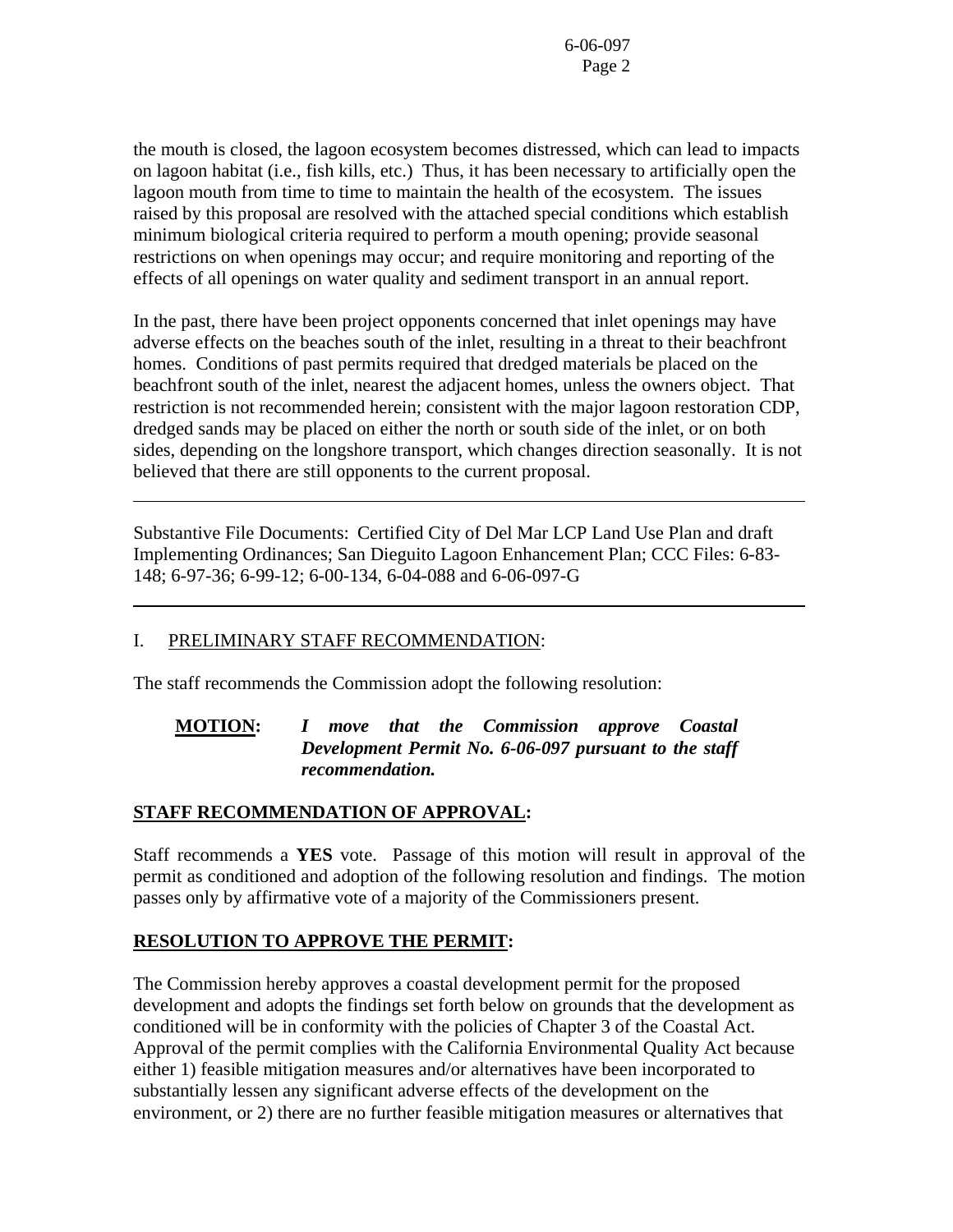would substantially lessen any significant adverse impacts of the development on the environment.

#### II. Standard Conditions.

See attached page.

#### III. Special Conditions.

The permit is subject to the following conditions:

 1. Term of Permit. This permit is valid for a period of five years from the date of Commission action. If future lagoon mouth openings beyond this date are required, the California Coastal Commission will accept an amendment application to extend the subject permit until inlet improvements permitted through CDP #6-04-088 are in place and operational. Any modification of the project within the five year period, such as changes in channel size or location, timing of work, staging areas, or biological criteria used to determine the need for lagoon mouth openings, will require an amendment to this permit unless the Executive Director determines that no amendment is legally required.

 2. Timing of Work. Lagoon openings shall only occur with the confirmation of the California Department of Fish and Game that the dredging, on the date proposed, will not cause adverse impacts on sensitive, threatened, or endangered species or the biological productivity of the area, and shall adhere to the following criteria:

 a. No dredging may occur within14 days before a holiday or scheduled beach event (e.g., marathon; surfing contest., etc.).

 b. No equipment shall be stored on the beach or in public parking areas overnight.

 c. No work shall occur during the two-week period spanning Easter (i.e., spring break) of any year.

d. Commission staff shall be notified prior to commencement of any dredging.

Openings during the summer months shall be avoided if possible; however, if openings are necessary during the summer, the following additional requirement shall be met:

 e. No work shall occur on Fridays, weekends or holidays between Memorial Day weekend and Labor Day .

 3. Initiation of Work. The proposed channel excavation work shall be performed only: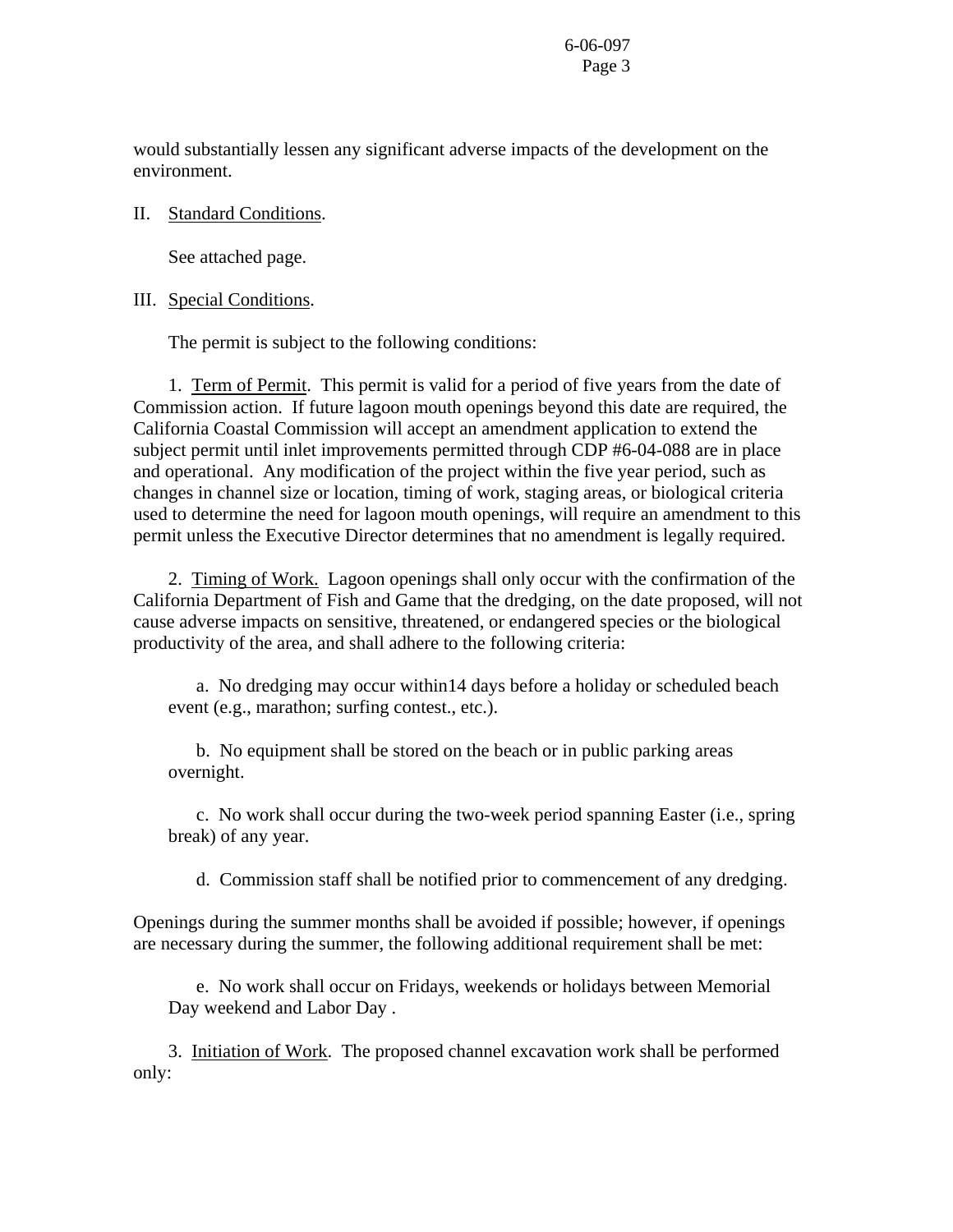a. when the dissolved oxygen levels in the lagoon are less than 5 parts per million (ppm), or

 b. when the water salinity level in the lagoon is below 25 parts per thousand (ppt) and dissolved oxygen levels are determined by a qualified biologist to be likely to drop below 5 ppm within the next two-week sampling interval, or

c. when the water salinity level in the lagoon is above 33 ppt (hypersaline).

The sampling results or biologist's determination that triggers a decision to open the lagoon mouth shall be reported in writing, if time permits, or verbally, with written follow-up, to the San Diego District office of the Coastal Commission within one business day of any proposed opening, and shall be submitted to the Executive Director as part of the annual report required in Special Condition #4.

 4. Monitoring Report. By April 1 of each year, the applicant shall submit for the review and written approval of the Executive Director a monitoring report for the project. The report shall summarize the impacts of any openings occurring during the previous year, including the openings' impacts on public access, recreation and the biological productivity of the lagoon, and any changes in the tidal prism caused by external factors (such as upstream development impacts, extreme storm conditions or unusual tides) which may have contributed to the need for the lagoon mouth openings. The report shall include recommendations for any necessary changes or modifications to the project. In addition, the annual report shall include the following information for each of the openings that occur over the subsequent years:

 a. The date of the opening(s) which occurred, along with the date of each subsequent closure.

 b. The specific biological criteria (described in Special Condition #3) which triggered each opening, along with a site map indicating the location where the determining samples were taken.

 c. Sand level measurements taken before and after each opening wherein 3,500 cu.yds. or more of excavation occurs. The surveys will occur at SI01, SI02, SI05 and SI06, from the back of the beach to a depth of -6 ft. NGVD. Beach profile surveys prior to the inlet opening shall be measured within 1 month of the opening; beach profile surveys after the inlet opening shall be measured within 1 month and within 3 to 4 months of the opening.

 d. Any noted adverse impacts on lagoon resources or adjacent public beach or park and recreation areas resulting from each mouth opening, and recommendations to avoid or mitigate these impacts with future openings.

The report shall be submitted annually beginning the first year after Commission approval of the permit. The permittee shall undertake development in accordance with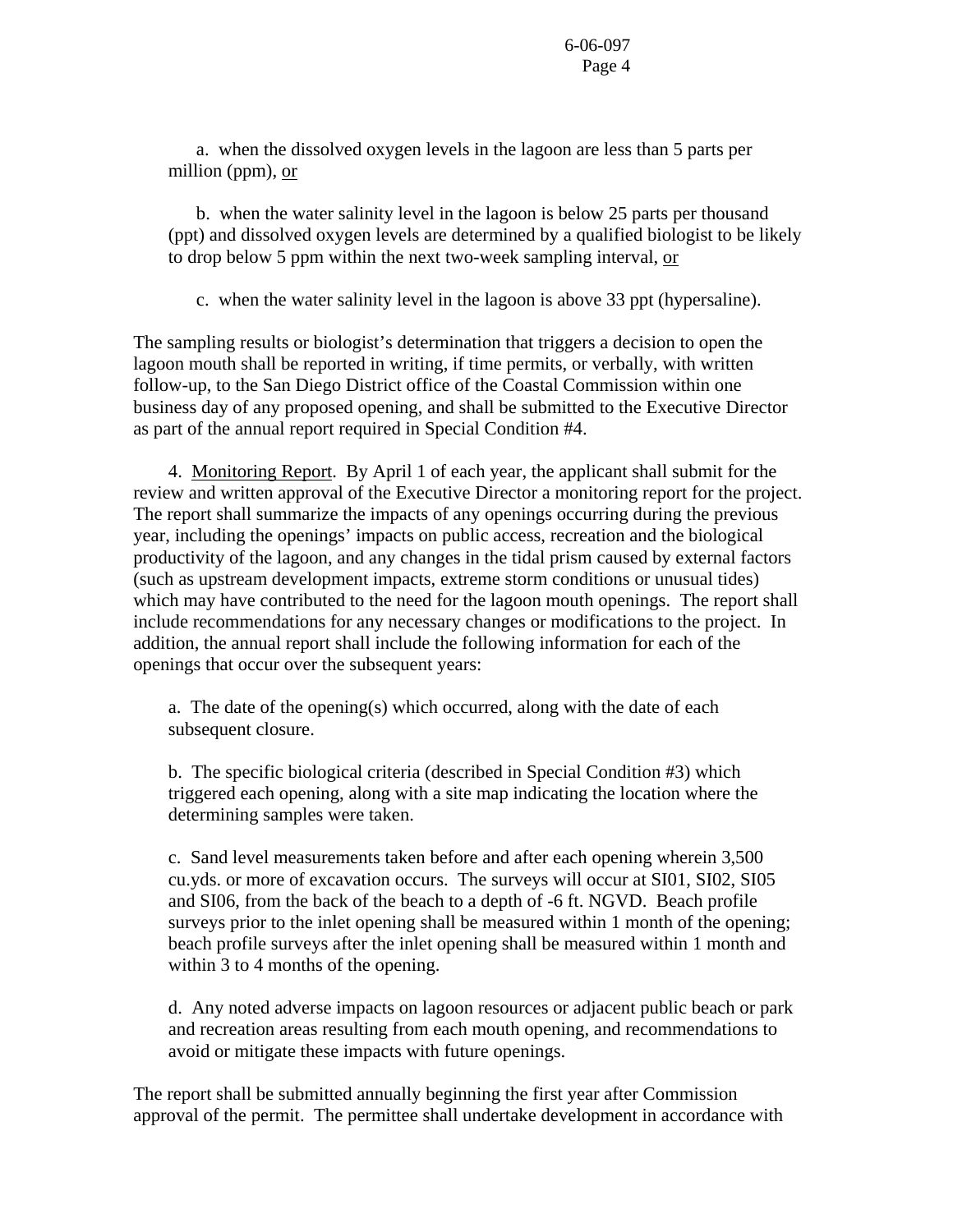the approved plan. Any proposed changes to the approved plan shall be reported to the Executive Director. No changes to the approved plan shall occur without an amendment to this coastal development permit unless the Executive Director determines that no amendment is legally required.

 5. Staging/Storage Area(s). **PRIOR TO ISSUANCE OF THE COASTAL DEVELOPMENT PERMIT**, the applicant shall submit a site plan and/or area map delineating all areas, both on- and off-site, which are proposed to be used for staging and storing equipment. Staging/storage areas shall be subject to review and approval by the Executive Director, shall not involve the use of any environmentally sensitive lands, and shall minimize disturbance to public access and recreation to the maximum degree possible by avoiding the use of public parking areas. The staging area proposed for the San Dieguito Restoration Plan (CDP #6-04-088) may be utilized for the subject project except between Memorial Day weekend and Labor Day of any year.

The permittee shall undertake development in accordance with the approved staging/storage area plan. Any proposed changes to the approved plan shall be reported to the Executive Director. No changes to the approved plan shall occur without an amendment to this coastal development permit unless the Executive Director determines that no amendment is legally required.

 6. Deposition of Dredge Material. Beach sand removed from the inlet channel shall be placed on the beach adjacent to the inlet, above the mean high elevation or at the back beach. Dredged sands may be placed on either the north or south side of the inlet, or on both sides.

#### IV. Findings and Declarations.

The Commission finds and declares as follows:

 1. Detailed Project Description and History. The subject permit application has been submitted to achieve two goals. First, this represents the follow-up permit to Emergency Permit #6-06-097-G, issued on August 24, 2006. That activity involved the removal of approximately 15,000 cu.yds. of sediment from an area extending from the shoreline to the railroad bridge at the mouth of the San Dieguito River. The mouth had been closed since June 14, 2006, and biological conditions within the lagoon had deteriorated to the point that dissolved oxygen values were less than 3 ppm. The emergency mouth opening occurred in mid-September, 2006. In addition to the excavation activities, the project approved in the emergency action included the deposition of the excavated materials on the beaches immediately north and south of the river mouth and minor grading of those beaches to re-establish natural contours.

The second purpose of the application is to request authorization for future mouth openings, to be performed as needed over the next five years. These potential future openings are proposed to use the same location, equipment, design, etc. as were used in the emergency opening last year, and would be triggered by similar biological conditions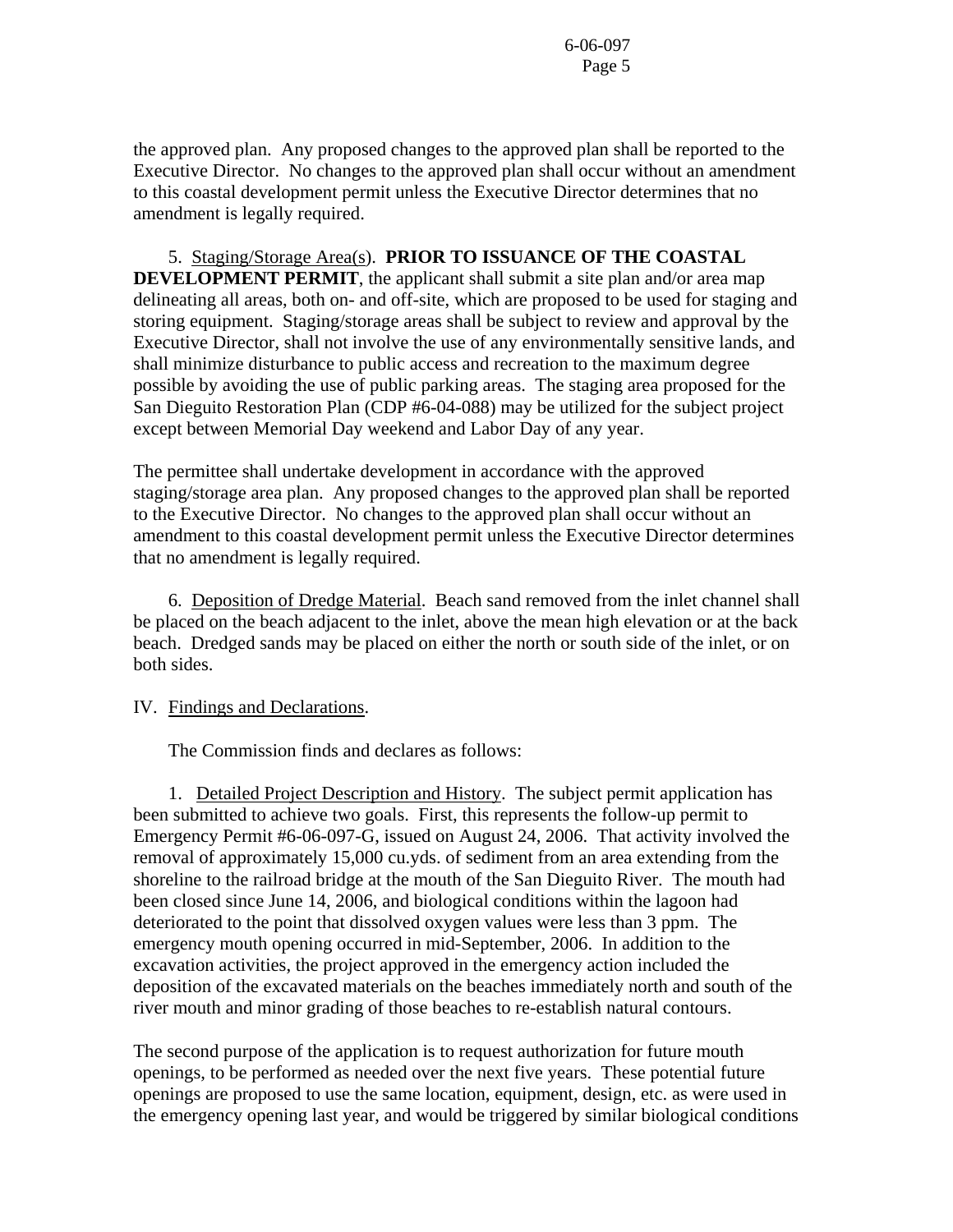as occurred with the emergency action. The deposition of dredged materials on the beach is also proposed for any additional openings. In connection with the prior permit (CDP #6-00-134), the Commission's staff ecologist reviewed the biological criteria historically applied up to that point and modified the salinity criteria (20 ppt to 25 ppt) to allow dredging to occur before the lagoon resources are imminently or actively distressed. Those revised criteria are used in Special Condition #3, attached.

The Commission has a long history of permitting the artificial opening of lagoons in San Diego County, including Los Penasquitos, San Elijo and San Dieguito Lagoons. These openings were typically proposed based on certain criteria being met related to salinity, dissolved oxygen and other water chemistry conditions as indicators of impending fish kills, alga blooms or similar unhealthy occurrences. At Los Penasquitos and San Elijo Lagoons, the Commission has also approved a number of permits and amendments for opening the lagoon mouth as experiments to allow the lagoon mouth to remain open for a longer period of time; these involved the removal of a more substantial amount of material (sediments and cobble) than would occur with the intermittent emergency openings designed only to prevent serious biological degradation. Although older permits typically allowed a one-time opening only, more recently the Commission has been approving permits for a set period of time (ranging from one year to five years) wherein multiple openings could occur as needed based on certain biological criteria being met.

Unlike Los Penasquitos and San Elijo Lagoons, the openings at San Dieguito have generally been done pursuant to Coastal Development Permit #6-83-148. That permit was for implementation of portions of the 1979 San Dieguito Lagoon Enhancement Plan, and included a condition assigning the City of Del Mar the responsibility of opening the lagoon mouth once each year prior to the rainy season. The City now seeks permission to open the lagoon mouth more than once per year when specified biological or water quality criteria are triggered. The subject permit, unlike CDP #6-83-148, imposes monitoring requirements and restrictions to limit potential adverse impacts on public access and recreation and sand supply.

The San Dieguito Wetland Restoration Project, authorized in CDP #6-04-088, involves extensive wetlands restoration both east and west of I-5, in part as mitigation for fisheries impacts occurring at the San Onofre Nuclear Generating Station (SONGS). That project began construction in the latter part of 2006, and will ultimately provide a permanently open lagoon mouth. From that point, incremental lagoon mouth openings such as are proposed herein will no longer be necessary. However, work at the inlet is the last phase of the project, which is anticipated to be ongoing for at least three years. Thus, the City is requesting that the subject permit be valid for five years, on the assumption that by then the larger project will have been implemented and this permit will no longer be necessary. Special Condition #1 allows additional openings as needed for the proposed five-year period, but will also allow an amendment to this permit to extend the time further if the wetland restoration project does not complete the inlet dredging and achieve a permanently open lagoon mouth within five years.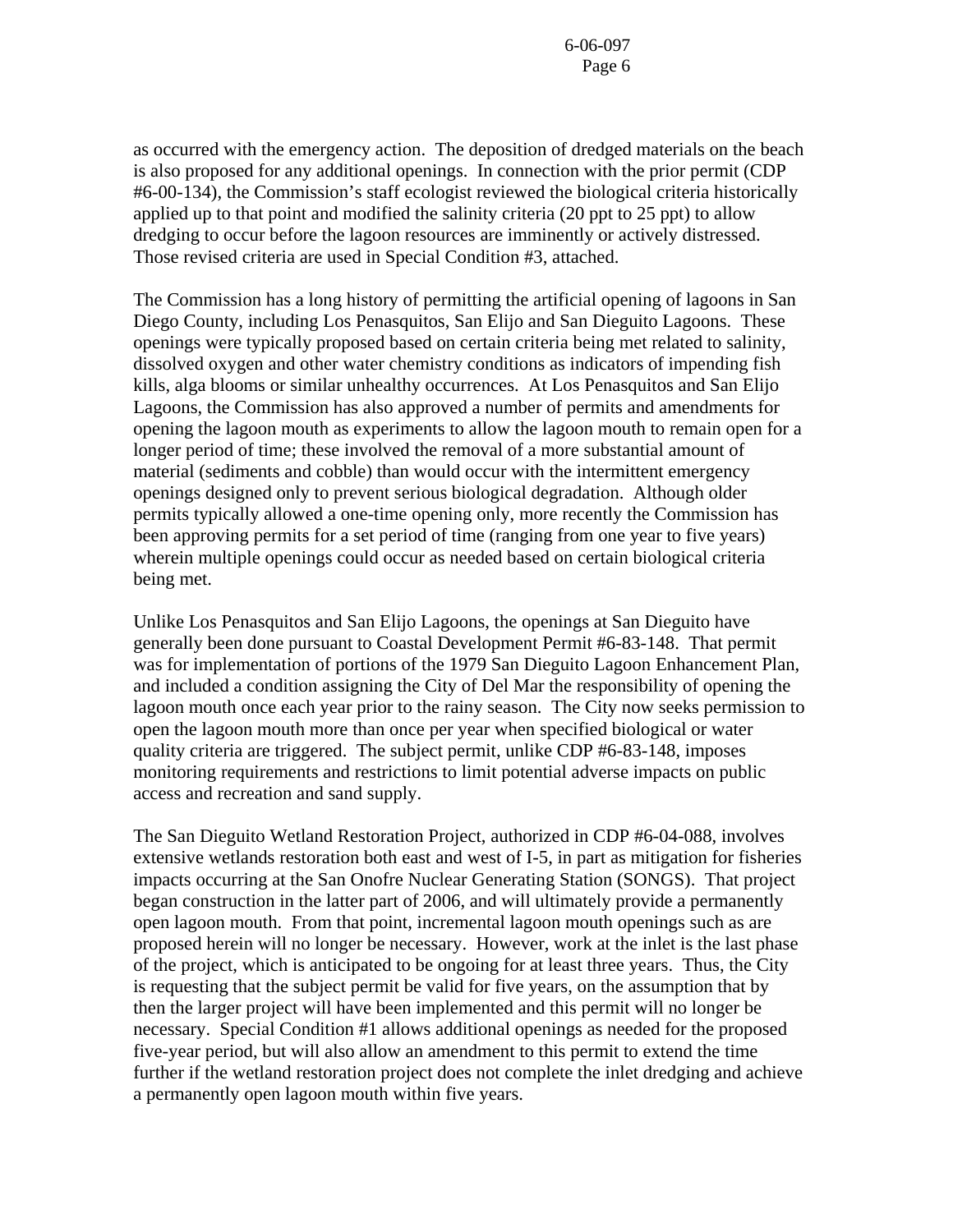The City of Del Mar has a fully certified LCP and issues CDPs for the entire city at this time, except for the Del Mar Fairgrounds, which is geographically mostly within the City of Del Mar, but is not part of the certified LCP. However, the lagoon, river mouth and beach areas that are the subject of this permit are all tidelands such that the Commission retains permit jurisdiction over this particular site in perpetuity. Therefore, the Chapter 3 policies of the Coastal Act are, and will continue to be, the standard of review, with the City's certified LCP used as guidance.

2. Sensitive Habitats. The following Coastal Act policies are most applicable to this application, and state, in part:

#### Section 30231

.

The biological productivity and the quality of coastal waters, streams, wetlands, estuaries, and lakes appropriate to maintain optimum populations of marine organisms and for the protection of human health shall be maintained and, where feasible, restored...

#### Section 30233

 (a) The diking, filling, or dredging of open coastal waters, wetlands, estuaries, and lakes shall be permitted in accordance with other applicable provisions of this division, where there is no feasible less environmentally damaging alternative, and where feasible mitigation measures have been provided to minimize adverse environmental effects, and shall be limited to the following:

[ … ]

(7) Restoration purposes.

(8) Nature study, aquaculture, or similar resource dependent activities.

 (b) Dredging and spoils disposal shall be planned and carried out to avoid significant disruption to marine and wildlife habitats and water circulation. Dredge spoils suitable for beach replenishment should be transported for such purposes to appropriate beaches or into suitable long shore current systems.

 (c) In addition to the other provisions of this section, diking, filling, or dredging in existing estuaries and wetlands shall maintain or enhance the functional capacity of the wetland or estuary. Any alteration of coastal wetlands identified by the Department of Fish and Game, including, but not limited to, the l9 coastal wetlands identified in its report entitled, "Acquisition Priorities for the Coastal Wetlands of California", shall be limited to very minor incidental public facilities, restorative measures, nature study, commercial fishing facilities in Bodega Bay, and development in already developed parts of south San Diego Bay, if otherwise in accordance with this division....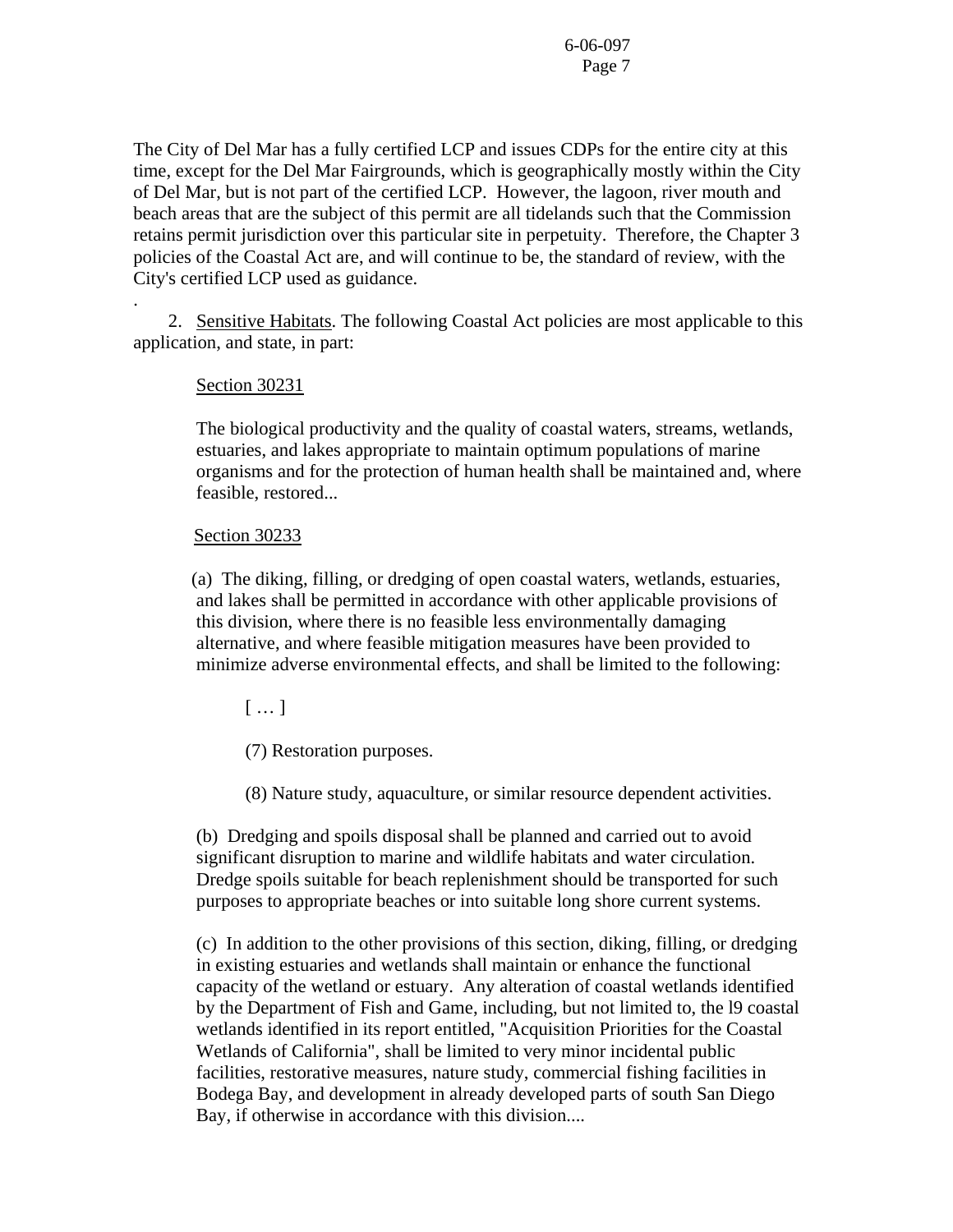#### Section 30240

(a) Environmentally sensitive habitat areas shall be protected against any significant disruption of habitat values, and only uses dependent on those resources shall be allowed within those areas.

 (b) Development in areas adjacent to environmentally sensitive habitat areas and parks and recreation areas shall be sited and designed to prevent impacts which would significantly degrade such areas, and shall be compatible with the continuance of such habitat areas.

The subject site is located at the mouth of San Dieguito Lagoon, an environmentally sensitive habitat area that is one of the 19 priority wetlands listed by the State Department of Fish and Game for acquisition. At this time, the lagoon is under both public and private ownerships; the actual project site is within the City of Del Mar, and is included in a lease agreement between the State Lands Commission and the San Dieguito River Park Joint Powers Authority (JPA) and Southern California Edison, the co-permittees for the San Dieguito Wetland Restoration Project. A significant feature of the restoration plan will be maintaining the lagoon mouth in an open condition to maximize tidal flushing of the lagoon. The proposed development is not part of the wetland restoration project, but has been designed to be compatible with the wetland restoration project.

The proposed development involves the removal of sediments from the mouth of San Dieguito Lagoon. Under the Coastal Act, dredging of lagoons and/or open coastal waters is severely constrained. To be allowable under Section 30233, the proposed development must be one of the listed permitted uses. In this case, the proposal is for restoration purposes, an allowed use in wetlands. In addition, the development must be found to be the least environmentally damaging feasible alternative, incorporate feasible mitigation measures for any associated adverse impacts and either maintain or enhance the functional capacity of the wetland system. The proposed development is the least environmentally-damaging alternative, as it proposes the minimal amount of work required to open the lagoon mouth. Moreover, there are no identified adverse impacts to either wetlands or uplands associated with the proposal, and it will restore and enhance the functional capacity of the wetland system. Some prior concerns regarding potential impacts on upland species were addressed and resolved in the City's previous permit, CDP #6-00-134, which found that there are no such impacts.

Information received from the various resource agencies (U.S. Department of Fish and Wildlife and State Department of Fish and Game) regarding past proposals to open this and other Southern California lagoon systems indicate that the biological resources of these lagoons have been significantly stressed due to the frequent closures of the lagoon mouths. Lack of tidal action has a number of adverse effects on a lagoon environment. The lagoon water becomes stagnant, reducing the oxygen levels in the water. Reduced oxygen can lead to eutrophication, the condition where a closed body of water can "turn over," where large amounts of methane and hydrogen sulfide gas are released at the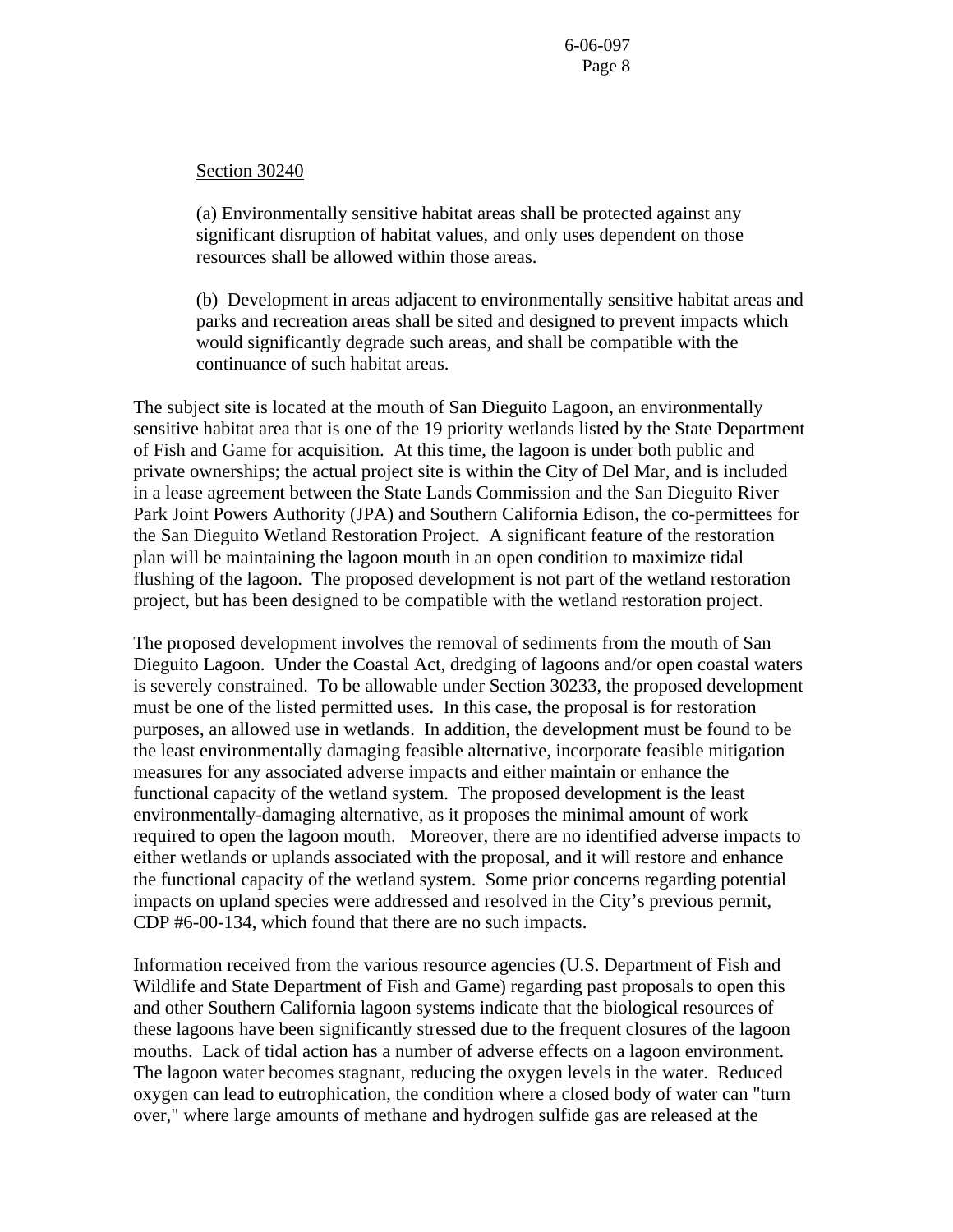bottom and absorbed into the water, leading to fish and benthic invertebrate kills. Another problem facing the lagoon environment is the salinity levels of the water. Together, lack of tidal influence and low levels of freshwater inflow increase the salinity and temperature of the water, creating a hypersaline situation which is stressful, if not deadly, to many forms of plant and animal life in the lagoon. Conversely, decreased salinity caused by the combination of high levels of freshwater inflow and lack of tidal action allows for the establishment and growth of freshwater vegetation such as willows, cattails and tules in areas formerly entirely covered by salt marsh vegetation.

The proposed project will help maintain tidal flow into the lagoon and enhance the biological productivity of the lagoon. The proposed sediment removal will allow the mouth to remain open longer to flush out stagnant water, replace low-salinity water and allow for the reestablishment of estuarine and marine invertebrates, fish and plant species. As proposed, the project does not involve any alteration or impact to existing habitat. The subject development will restore and enhance the functional capacity of the lagoon, and thus, is a permitted use under Section 30233 of the Act.

Dredging the lagoon mouth is a relatively inexpensive means of increasing tidal flushing and improving the biological productivity of the lagoon in a manner that has the least impact on the lagoon and surrounding environment. The U.S. Department of Fish and Wildlife Service and the California Department of Fish and Game were actively involved in the previous permit for this activity, CDP #6-00-134, and indicated their support for maintaining the lagoon mouth in an open condition to the greatest degree possible.

In past applications for the same development as proposed herein, the Commission's ecologist reviewed both any emergency actions that had occurred and the requests for future mouth openings and determined that the biological criteria required in Special Condition #3 are appropriate to assess the need to open the lagoon. Briefly, the criteria allow the mouth to be opened in three situations: 1) when dissolved oxygen levels are less than 5 ppm; 2) when the salinity level is below 25 ppt and oxygen levels are expected to drop below 5 ppm within two weeks; or 3) when the salinity level is above 33 ppt. The biological parameters addressing minimum salinity levels were modified slightly in 2000 such that an opening can occur under less stressful conditions than those dictated by the previously applied criteria. Thus, the proposed project would carry out the goals of the resource protection policies of the Coastal Act. However, to ensure the work continues to be reviewed by the appropriate resource agencies, Special Condition #2 requires that the proposed work be coordinated with the State Department of Fish and Game, and that the Commission be notified of the dredging operations.

In addition, Special Condition #4 requires an annual monitoring report to document all openings performed pursuant to this permit. The report must address the number and dates of each opening, the particular biological reason which prompted each opening, beach profiles before and after each opening, weather and tide conditions which may have contributed to the described criteria and any adverse impacts on the lagoon and the adjacent beach resulting from the opening(s). The report must document the openings over the year, summarizing what, if any, impacts on the lagoon resources occurred as a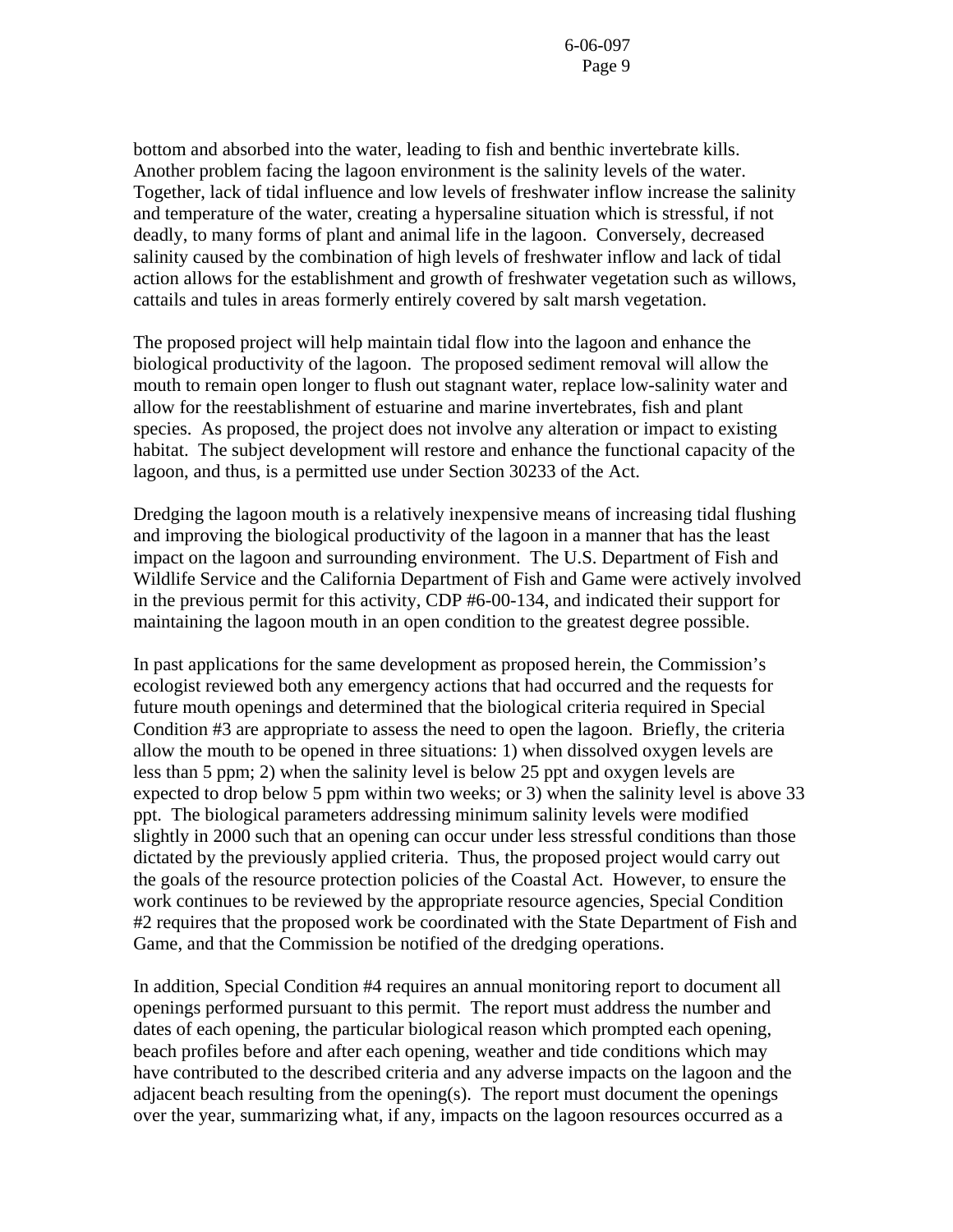result of the project, and provide recommendations on how such impacts could be avoided or mitigated in the future should such a project be contemplated again.

In summary, and as conditioned, the project will have a positive impact on the natural resources of the lagoon. A closed lagoon mouth stresses the ecosystem beyond the point where it can recover on its own. The proposed development is an allowed use pursuant to Section 30233 of the Coastal Act, and the project is designed to minimize any potential adverse impacts on the environment. Therefore, the Commission finds that the proposed project, as conditioned, is consistent with Sections 30231, 30233 and 30240 of the Coastal Act.

 3. Public Access/Recreation. The proposed project is located between the first public road and the sea. Sections 30210-30214 of the Coastal Act state that maximum access and recreation opportunities be provided, consistent with, among other things, public safety, the protection of coastal resources, and the need to prevent overcrowding. In particular, Section 30211 of the Act states:

 Development shall not interfere with the public's right of access to the sea where acquired through use or legislative authorization, including but not limited to, the use of dry sand and rocky coastal beaches to the first line of terrestrial vegetation.

As discussed in the previous section, all the various resources agencies, lagoon managers, local coastal wetland experts, and the Commission's ecologist, have agreed that opening the lagoon mouth is beneficial to the lagoon environment. However, there are a number of concerns related to public access and recreation associated with the project.

The project site is the mouth of San Dieguito Lagoon, which empties into the Pacific Ocean at Del Mar. The river channel runs across the municipal beach at the northern end of the city, and can be traversed on foot during most tidal regimes. The public beach provides very popular day-use facilities for beach visitors and serves as an important recreational resource of region-wide importance. As the proposed development will occur on the beach and the far-western portions of the lagoon, the potential for adverse impacts on public access and recreational opportunities exists.

Based on the experience of previous lagoon mouth openings, at several different regional lagoons, it can be anticipated that after an initial opening, bacterial counts will exceed water quality standards and body contact with the water in the general area of the lagoon mouth will be prohibited. However, these reports indicate that within a short period of time, water quality in the surfzone should meet the recreational standard as seawater dilution of the lagoon occurs, and after contaminated water in the Lagoon has flowed out. In addition, because bacteria levels deteriorate quickly once tidal flow is established, the longer the lagoon stays open, the less often the beach area surrounding the mouth has to be closed. However, if the lagoon does close and is then reopened, resulting in high enough bacterial counts that the beach must be closed, the proposed development could significantly impact public recreational opportunities during high use periods such as weekends or holidays during the summer months. Although this has always been a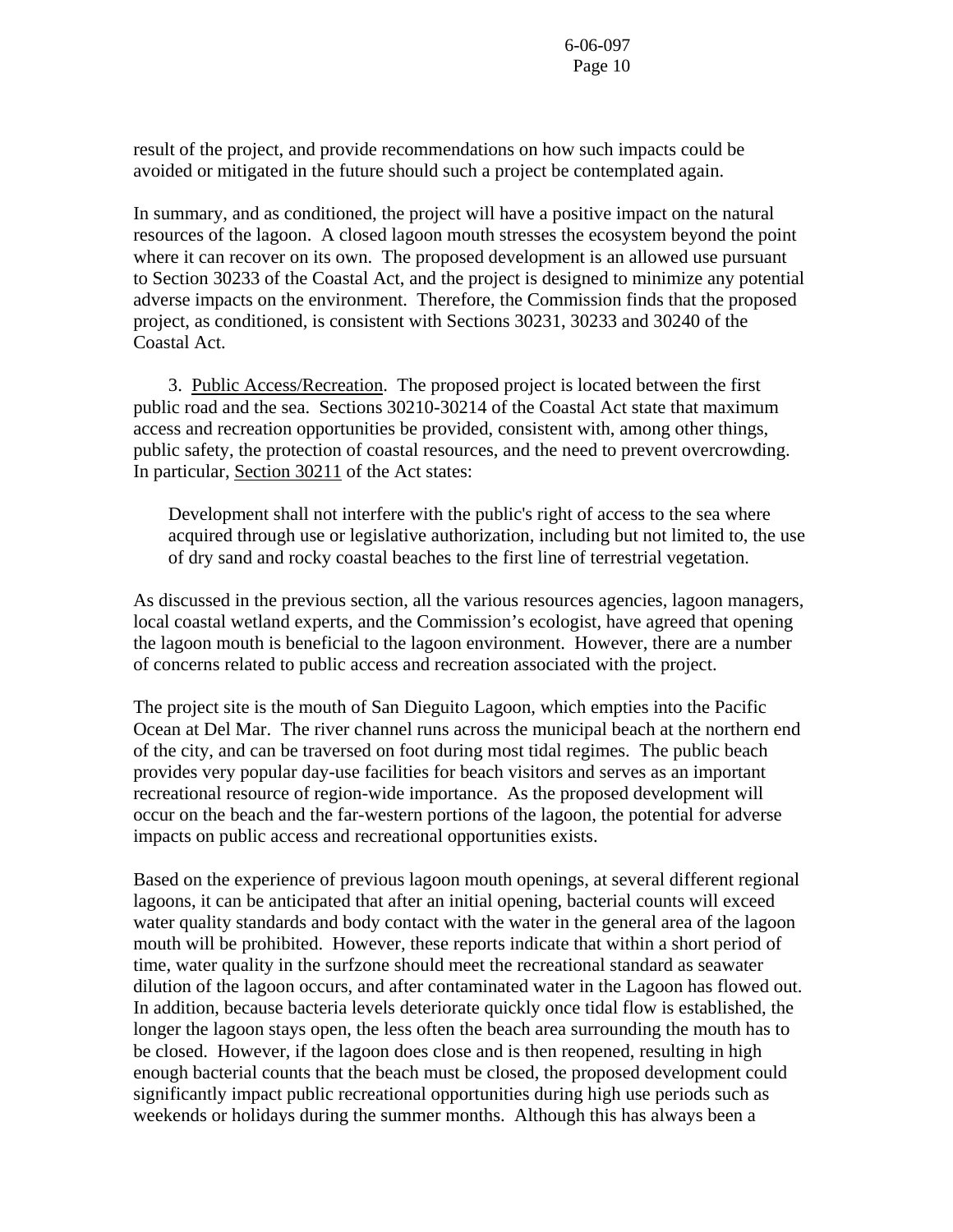known concern, in permitting previous lagoon mouth openings, the Commission has not found this to be a significant impact on public recreational opportunities as the lagoon mouth openings generally occur in the non-summer months and the high bacteria levels only last a few days to a week.

The Commission finds that every effort should be made to avoid an opening on weekends, during holiday periods (especially spring break), and during the period between Memorial Day weekend and Labor Day, when beach use is at its peak. Under the terms of the attached special conditions, no dredging may occur 14 days before a holiday or a scheduled beach event, no operations would occur on weekends during the summer months, and would occur on weekends in the winter only if necessary. Moreover, the conditions require that no equipment be stored in public parking areas overnight. The San Dieguito Restoration Plan has identified a staging area on the large north beach area, well inland from the surf zone, for its future activities at the lagoon mouth. The City of Del Mar proposes using this area for staging equipment to conduct any future mouth openings, since it is proposed for the major restoration project pursuant to CDP #6-04-088, and is consistent with the staging area requirements of that permit. Therefore, the Commission finds use of this area for staging is appropriate except during the summer months between Memorial Day weekend and Labor Day when beach use is at its highest level.

Although the attached special conditions will not assure that the beach is never closed during weekends and holidays, it will help ensure that the highest levels of contaminants which are present immediately after the mouth is opened have time to dissipate before the weekend and that no equipment will physically block the shoreline or access to it. Thus, the dredged lagoon mouth should not adversely affect the public's ability to pass along the beach in front of the lagoon mouth, as it typically results in a shallow flow of water that can easily be crossed by foot.

Moreover, the Commission acknowledges that the project will also have a beneficial effect on public recreation. All sediments excavated from the lagoon are deposited on the beaches just north and/or south of the mouth, effectively augmenting the sandy area available for public use. The beach remains open to the public during the excavation operations, except for the actual site of dredging. Based on the monitoring reports of numerous lagoon/river mouth openings in San Diego County, the past openings do not appear to have imposed any significant hardships on the public. To ensure that this remains the case, Special Condition #4 requires the submittal of a monitoring report by the applicant which documents any noted adverse impacts on public access and recreation opportunities should the lagoon mouth require an opening in the summer. The report should also identify potential ways to mitigate any identified impacts should multiple openings of the lagoon be proposed again in the future.

The proposed project has been identified as being beneficial to the lagoon and its associated habitat. Some inconvenience to beach users could result if the lagoon must be opened in the summer months; however, it is the intention of the project to keep the lagoon mouth open as long as possible, which will reduce the impacts associated with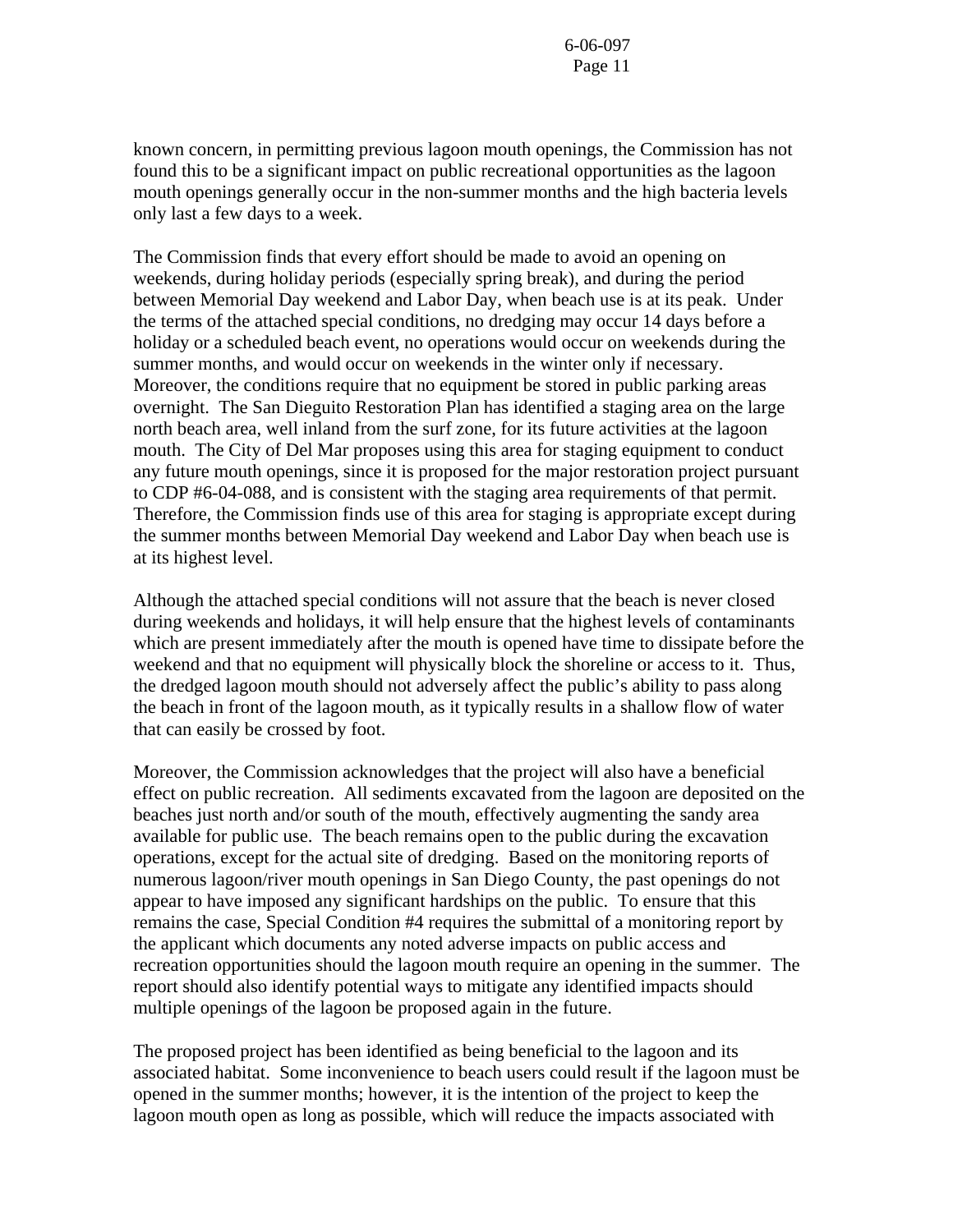individual openings. With the proposed conditions of approval, impacts to public access and recreation will be reduced to the maximum amount feasible. The applicant will be required to monitor and record any impacts and propose a means of mitigating any identified impacts for future similar projects. Thus, as conditioned, the Commission finds the proposed development is consistent with the public access and recreation policies of the Coastal Act.

 4. Water Quality. The following Coastal Act policies are applicable to the proposed development and state:

#### Section 30230

Marine resources shall be maintained, enhanced, and where feasible, restored. Special protection shall be given to areas and species of special biological or economic significance. Uses of the marine environment shall be carried out in a manner that will sustain the biological productivity of coastal waters and that will maintain healthy populations of all species of marine organisms adequate for longterm commercial, recreational, scientific, and educational purposes.

#### Section 30231

The biological productivity and the quality of coastal waters, streams, wetlands, estuaries, and lakes appropriate to maintain optimum populations of marine organisms and for the protection of human health shall be maintained and, where feasible, restored through, among other means, minimizing adverse effects of waste water discharges and entrainment, controlling runoff, preventing depletion of ground water supplies and substantial interference with surface water flow, encouraging waste water reclamation, maintaining natural vegetation buffer areas that protect riparian habitats, and minimizing alteration of natural streams.

The issue of water quality has been discussed in the two previous findings, with regard to adverse impacts on the biological resources in the lagoon when the mouth is closed, and adverse impacts on public access and recreation immediately following a mouth opening. There is, however, a serious potential hazard to human health in situations where the lagoon mouth is closed for extended periods and the water quality therein is deteriorating. Many people, especially those with small children, recreate in the waters of the lagoon/river mouth instead of on the actual shoreline, since the waters of the lagoon/river mouth are much calmer than the open ocean, especially when the mouth is closed. Although health hazard warnings in the form of signs are generally in place during these situations, they are largely ignored, as evidenced by the large numbers of people playing in the lagoon mouth during closed situations. This further supports the argument for keeping lagoon mouths open as often as possible, since the health of human beings, as well as lagoon species, is endangered when the mouth is closed. The Commission finds the proposed development, which will maintain an open lagoon mouth for longer periods of time, is thus consistent with the cited sections of the Coastal Act.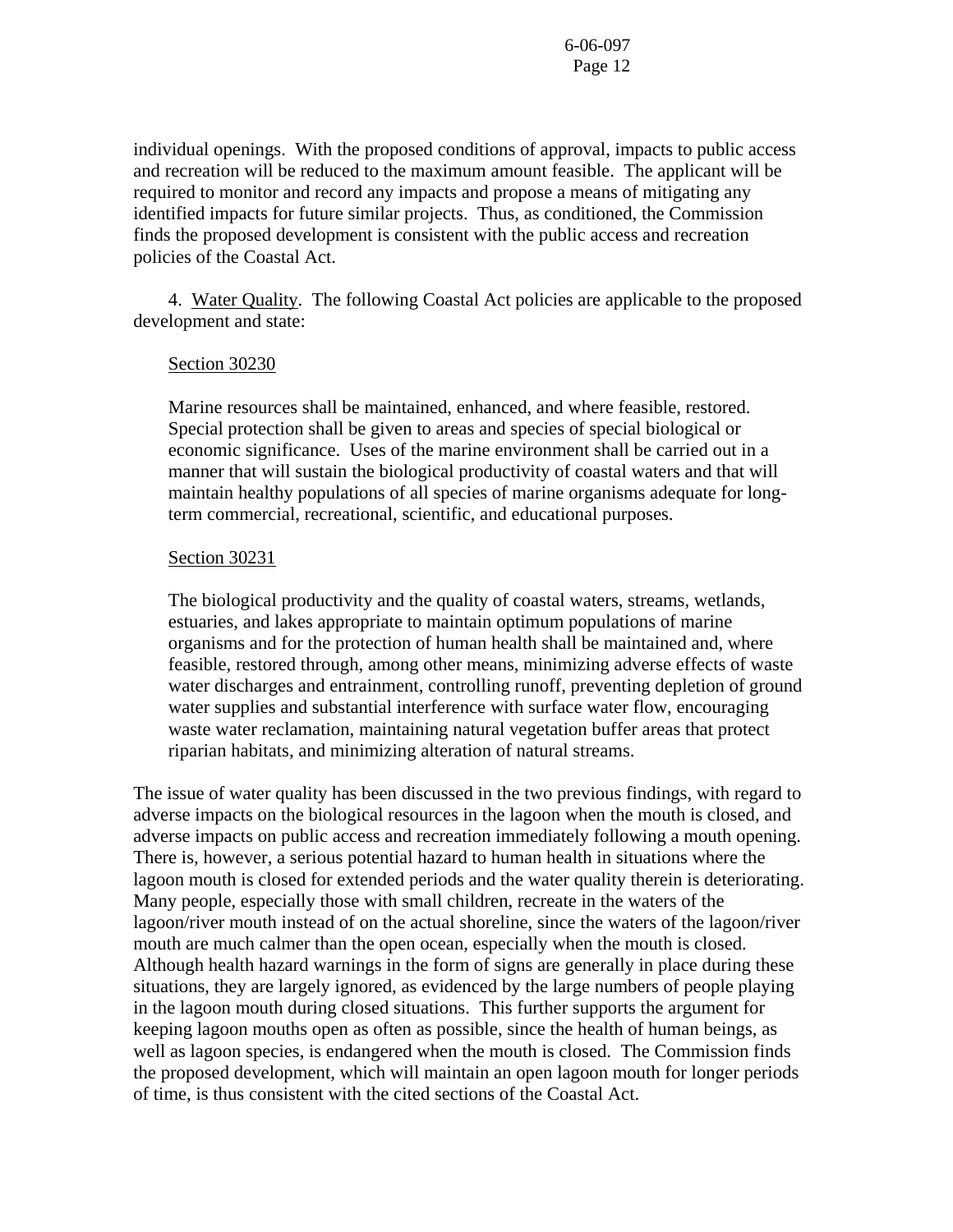5. Beach Erosion. San Dieguito Lagoon is a southern California lagoon that has had long periods of time that it is open to tidal flushing and long periods of time that it is closed to tidal flushing. In the past, the lagoon mouth has been mechanically breached and it has been opened by flood events. Past opponents of this project maintained that opening the mouth of San Dieguito Lagoon adversely affected their properties, which are located immediately south of the inlet. However, the extensive review conducted for the San Dieguito Wetlands Restoration Project, and also for CDP #6-00-134, demonstrated that this does not appear to be the case. Historic surveys of the beach area north and south of the lagoon, showed that the beaches near the lagoon have large seasonal variability in beach width, and that dredging and opening the lagoon mouth returns material to the sand budget. While high flood events quickly open the lagoon mouth and scour a fairly deep flood channel that rapidly alters the adjacent beach area and causes beach erosion, lagoon breaching for tidal exchange does not have this same dramatic effect.

Regular longshore transport of sand will continue while the inlet is open for tidal exchange. During the initial mechanical breach, there could be high flows if the lagoon level is higher than the ocean level. There could be a small diversion of sand offshore, into the nearshore littoral transport zone and some beach quality material could be diverted past the beach areas immediately adjacent to the inlet. To account for this possible small impact, Special Condition #6 requires that the beach quality material dredged from the inlet will be placed on the dry beach area north and/or south of the inlet, dependent primarily on the direction of longshore transport. This material will thus expand the protective beach enhancing the beach experience and providing additional buffer to the private properties on Sandy Lane. It will also offset any possible erosion from the higher flows that could occur immediately after the opening.

Since there could be some small localized changes that might be attributable to the inlet opening, Special Condition #4 requires that the applicant, as part of the required project monitoring, measure sand levels north and south of the inlet, and offshore, both before and after each opening to help determine whether inlet opening affects the movement and distribution of sand along the shoreline. These surveys will be provided to the executive director in a report, and examination of the data may provide some indication if the inlet is affecting the local beach adjacent to the inlet, although past monitoring reports have not identified such an affect thus far. Since all material dredged from the inlet will be used as beach nourishment, this will provide a benefit to the beach that is expected to exceed any impact from the inlet opening itself.

In summary, the Commission finds that mechanical opening of the San Dieguito Lagoon inlet should not result in increased erosion to the beach south of the inlet. Special Condition #4, described above, and Special Condition #6, that requires the dredged material to be placed on the beach, will more than address any possible losses that could result from the inlet opening. Therefore, as conditioned, the Commission finds the proposed development consistent with Coastal Act policies addressing erosion.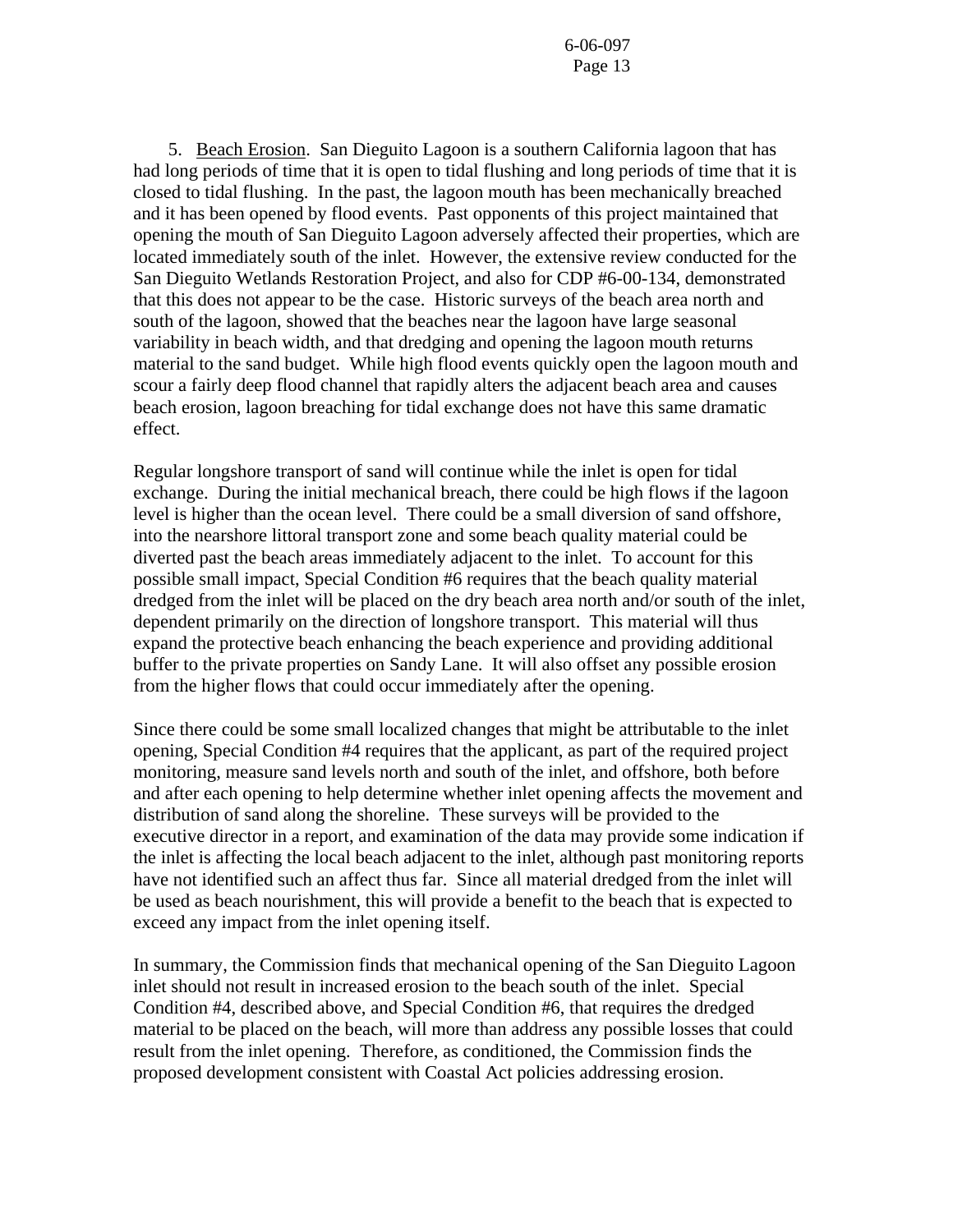6. Local Coastal Planning. As stated, the subject site is located in the City of Del Mar, at the mouth of San Dieguito Lagoon, west of Highway 101 at the city's municipal beach. The proposed development has been reviewed and approved by the City, and is consistent with the certified LCP, which the Commission uses as guidance in the review of coastal development permit applications. As conditioned, the Commission finds the proposed development consistent with all applicable Chapter 3 policies of the Coastal Act, which will continue to be the standard of review in this area of original jurisdiction. Therefore, the Commission finds the proposed development, as conditioned, will not affect the ability of the City of Del Mar to continue implementation of its certified local coastal program for the remainder of the City.

 7. Consistency with the California Environmental Quality Act (CEQA). Section 13096 of the Commission's Code of Regulations requires Commission approval of Coastal Development Permits to be supported by a finding showing the permit, as conditioned, to be consistent with any applicable requirements of the California Environmental Quality Act (CEQA). Section 21080.5(d)(2)(A) of CEQA prohibits a proposed development from being approved if there are feasible alternatives or feasible mitigation measures available which would substantially lessen any significant adverse effect which the activity may have on the environment.

The proposed project has been conditioned in order to be found consistent with Chapter 3 policies of the Coastal Act. Mitigation measures, including measuring biological criteria to determine when an opening is warranted, measuring sand levels before and after an opening to determine if there are any changes in erosion rates, restrictions on timing of the work and submittal of monitoring reports, have been incorporated as conditions of approval which will minimize all adverse environmental impacts. As conditioned, there are no feasible alternatives or feasible mitigation measures available which would substantially lessen any significant adverse impact which the activity may have on the environment. Therefore, the Commission finds that the proposed project, as conditioned to mitigate identified impacts, is the least environmentally damaging feasible alternative and is consistent with the requirements of the Coastal Act to conform to CEQA.

#### STANDARD CONDITIONS:

- 1. Notice of Receipt and Acknowledgment. The permit is not valid and development shall not commence until a copy of the permit, signed by the permittee or authorized agent, acknowledging receipt of the permit and acceptance of the terms and conditions, is returned to the Commission office.
- 2. Expiration. If development has not commenced, the permit will expire two years from the date on which the Commission voted on the application. Development shall be pursued in a diligent manner and completed in a reasonable period of time. Application for extension of the permit must be made prior to the expiration date.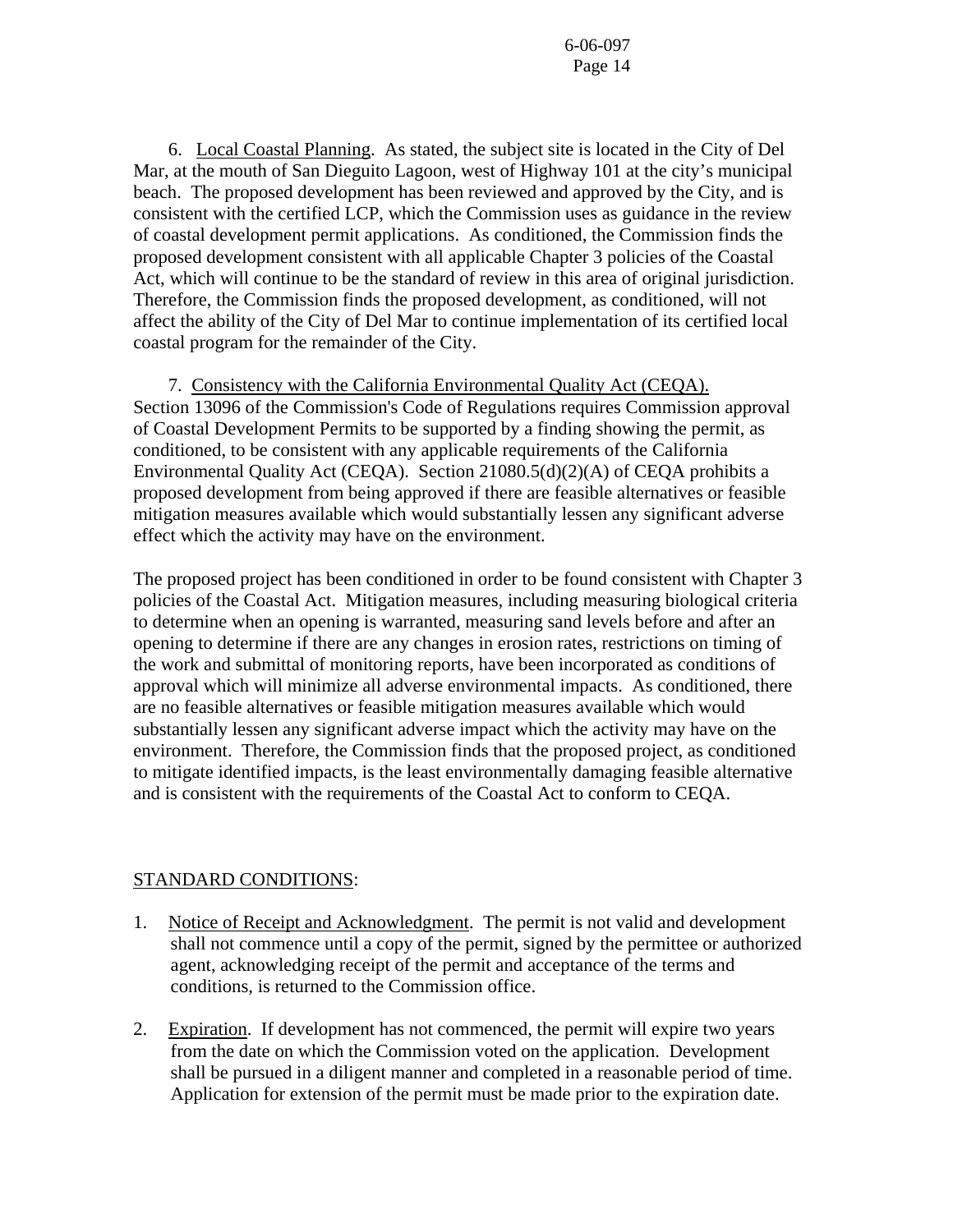- 3. Interpretation. Any questions of intent or interpretation of any condition will be resolved by the Executive Director or the Commission.
- 4. Assignment. The permit may be assigned to any qualified person, provided assignee files with the Commission an affidavit accepting all terms and conditions of the permit.
- 5. Terms and Conditions Run with the Land. These terms and conditions shall be perpetual, and it is the intention of the Commission and the permittee to bind all future owners and possessors of the subject property to the terms and conditions.

<sup>(</sup>G:\San Diego\Reports\2006\6-06-097 City of Del Mar lagoon opening stfrpt.doc)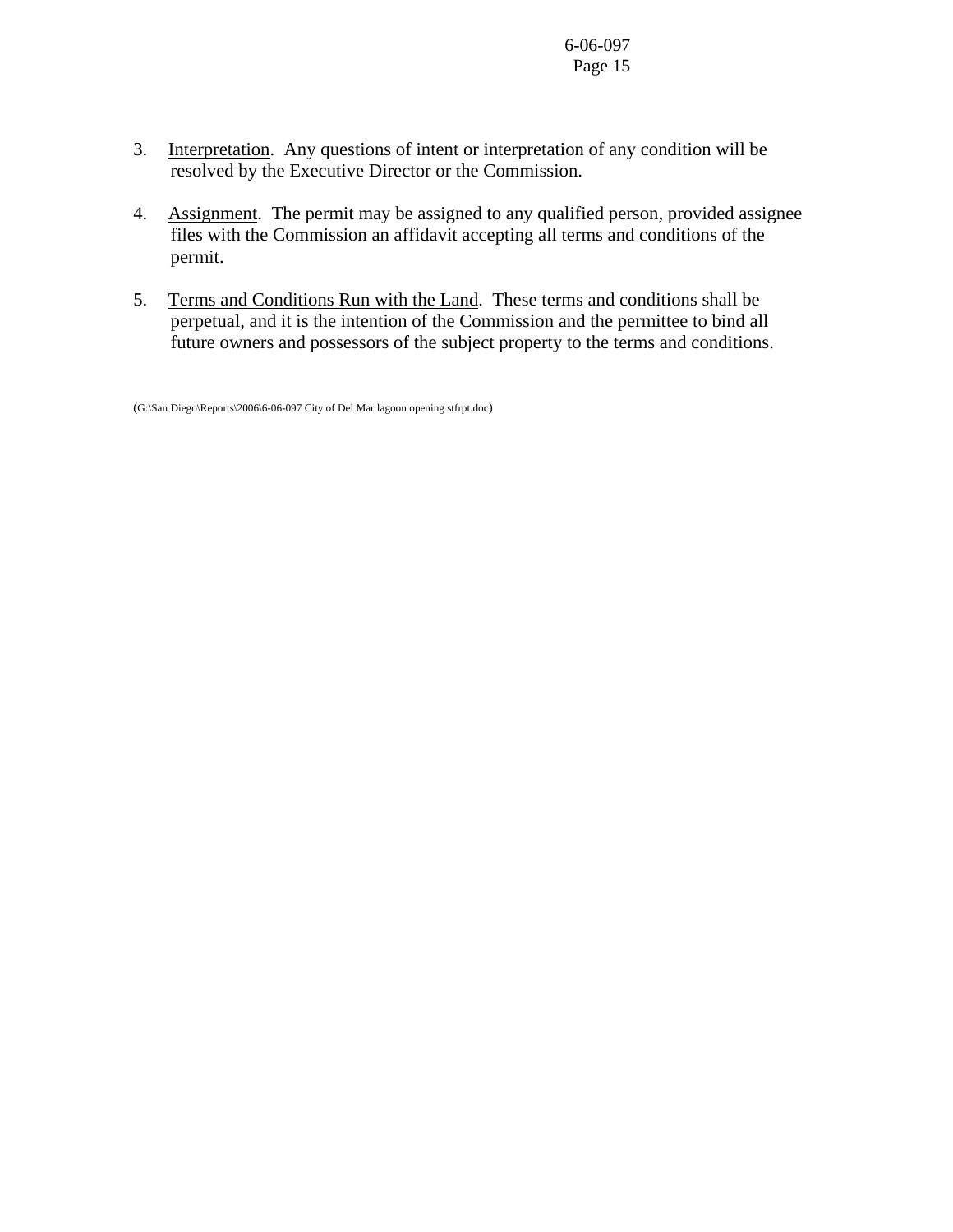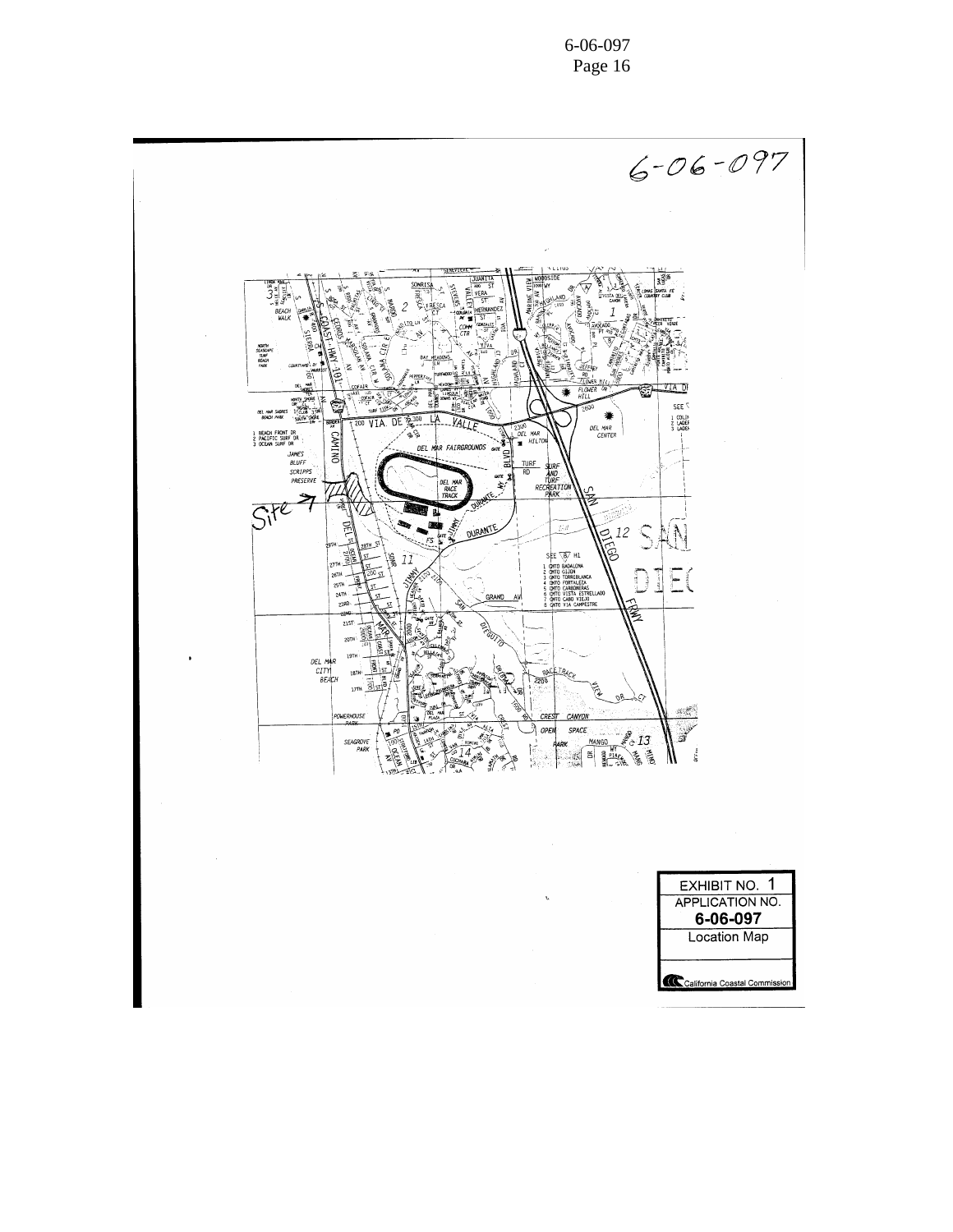| STATE OF CALIFORNIA -- THE RESOURCES AGENCY                                                                                                                                                                                                                                                                                                                                                                                                                                                                                         | ARNOLD SCHWARZENEGGER, Governor                                                                                                                                                                                                         |
|-------------------------------------------------------------------------------------------------------------------------------------------------------------------------------------------------------------------------------------------------------------------------------------------------------------------------------------------------------------------------------------------------------------------------------------------------------------------------------------------------------------------------------------|-----------------------------------------------------------------------------------------------------------------------------------------------------------------------------------------------------------------------------------------|
| CALIFORNIA COASTAL COMMISSION<br>SAN DIEGO AREA<br>7575 METROPOLITAN DRIVE, SUITE 103<br>SAN DIEGO, CA 92108-4421<br>(619) 767-2370                                                                                                                                                                                                                                                                                                                                                                                                 |                                                                                                                                                                                                                                         |
| <b>EMERGENCY PERMIT</b>                                                                                                                                                                                                                                                                                                                                                                                                                                                                                                             |                                                                                                                                                                                                                                         |
| Applicants: City of Del Mar<br>Agent: Coastal Environments/Hany Elwany                                                                                                                                                                                                                                                                                                                                                                                                                                                              | Date: August 24, 2006<br>Emergency Permit No. 6-06-097-G                                                                                                                                                                                |
| LOCATION OF EMERGENCY WORK: Mouth of San Dieguito Lagoon, from the<br>shoreline to the railroad bridge, Del Mar, San Diego County                                                                                                                                                                                                                                                                                                                                                                                                   |                                                                                                                                                                                                                                         |
| WORK PROPOSED: Excavation of approximately 15,000 cu.yds. of sediment from an<br>discharge of the excavated materials on the beach north of the inlet.                                                                                                                                                                                                                                                                                                                                                                              | approximately 1.5 acre area at the lagoon mouth to restore tidal action, and                                                                                                                                                            |
| This letter constitutes approval of the emergency work you or your representative has<br>requested to be done at the location listed above. I understand from your information and<br>sampling results that an unexpected occurrence in the form of dangerously low dissolved<br>oxygen levels requires immediate action to prevent or mitigate loss or damage to life,<br>health, property or essential public services. 14 Cal. Admin. Code Section 13009. The<br>Executive Director of the Coastal Commission hereby finds that: |                                                                                                                                                                                                                                         |
| terms of this permit;                                                                                                                                                                                                                                                                                                                                                                                                                                                                                                               | (a) An emergency exists which requires action more quickly than permitted by<br>the procedures for administrative or ordinary permits and the development<br>can and will be completed within 30 days unless otherwise specified by the |
| time allows:                                                                                                                                                                                                                                                                                                                                                                                                                                                                                                                        | (b) Public comment on the proposed emergency action has been reviewed if                                                                                                                                                                |
| of the California Coastal Act of 1976.                                                                                                                                                                                                                                                                                                                                                                                                                                                                                              | (c) As conditioned, the work proposed would be consistent with the requirements                                                                                                                                                         |
| The work is hereby approved, subject to the conditions listed on the attached page.                                                                                                                                                                                                                                                                                                                                                                                                                                                 |                                                                                                                                                                                                                                         |
|                                                                                                                                                                                                                                                                                                                                                                                                                                                                                                                                     | Sincerely,                                                                                                                                                                                                                              |
|                                                                                                                                                                                                                                                                                                                                                                                                                                                                                                                                     | PETER M. DOUGLAS<br><b>Executive Director</b><br>BV: DEBORAH LEE<br>Deputy Director                                                                                                                                                     |
|                                                                                                                                                                                                                                                                                                                                                                                                                                                                                                                                     |                                                                                                                                                                                                                                         |
|                                                                                                                                                                                                                                                                                                                                                                                                                                                                                                                                     | EXHIBIT NO. 2<br>APPLICATION NO.<br>6-06-097<br><b>Emergency Permit</b><br>w/Attachments<br>General onges                                                                                                                               |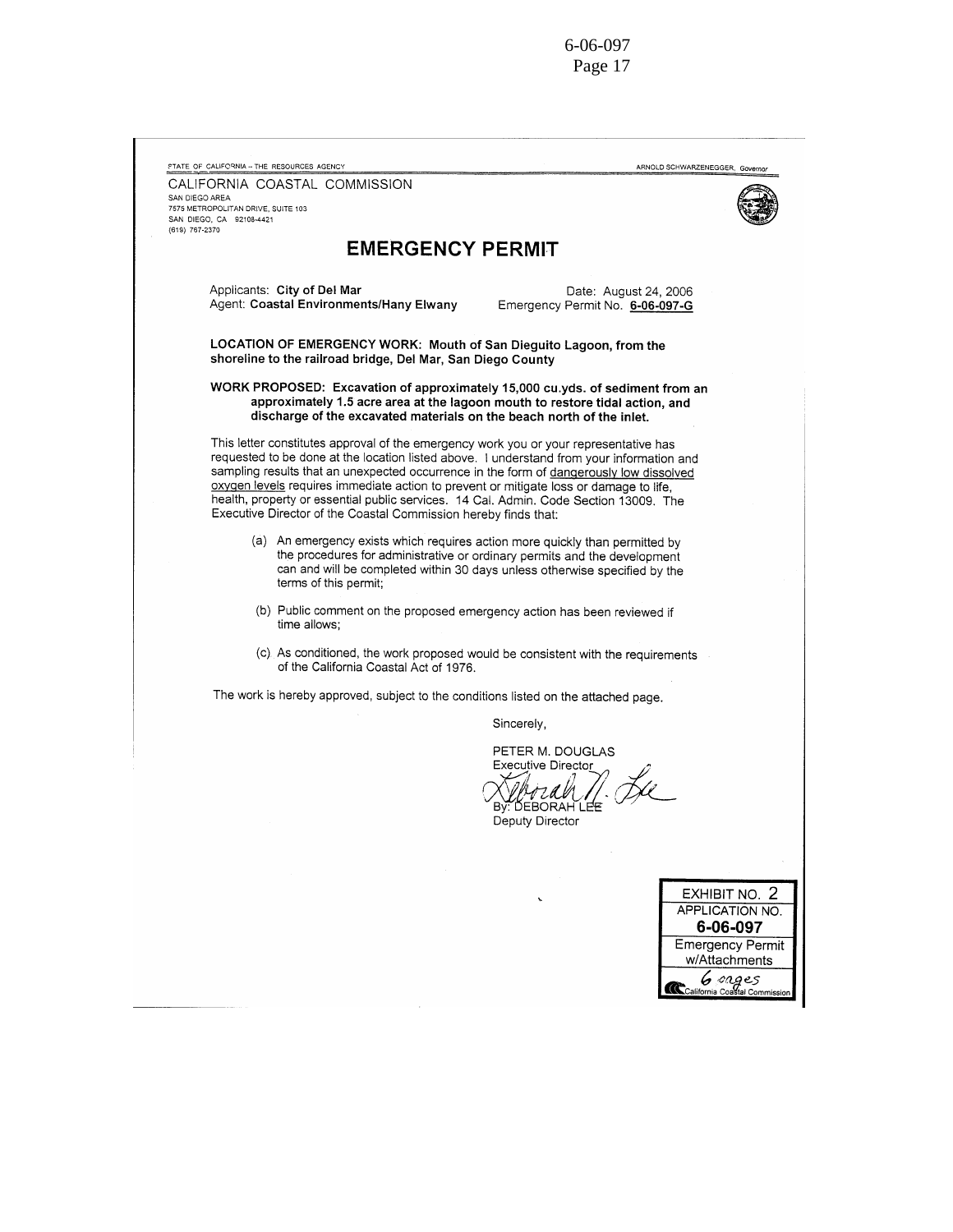Emergency Permit Number: 6-06-097-G Date: 8/24/06

CONDITIONS OF APPROVAL:

- 1. The enclosed Emergency Permit Acceptance form must be signed by the applicant/agent and returned to our office within 15 days.
- 2. Only that work specifically described in this permit and for the specific properties listed above is authorized. The construction, placement, or removal of any accessory or protective structure, including but not limited to, stairways or other access structures, walls, fences, etc. not described herein, are not authorized by this permit. Any additional work requires separate authorization from the Executive Director.
- 3. The work authorized by this permit must be completed within 30 days of the date of this permit (i.e., by September 22, 2006).
- 4. Within 60 days of the date of this permit (i.e., by October 22, 2006), the permittee shall apply for a regular Coastal Permit to have the emergency work be considered permanent.
- 5. The subject emergency permit is being issued in response to a documented emergency condition where action needs to be taken faster than the normal coastal development permit process would allow. By approving the proposed emergency measures, the Executive Director of the Coastal Commission is not certifying or suggesting that the emergency actions taken under this emergency permit will provide necessary protection for the lagoon resources. Thus, in exercising this permit, the applicant agrees to hold the California Coastal Commission harmless from any liabilities for damage to public or private properties or personal injury that may result from the project.
- 6. This permit does not obviate the need to obtain necessary authorizations and/or permits from other agencies (e.g. Dept. of Fish & Game, U.S. Fish & Wildlife, U.S. Army Corps of Engineers, State Lands Commission.)
- 7. No work shall occur on Fridays, weekends or holidays between Memorial Day and Labor Day.

As noted in Condition #4, the emergency work carried out under this permit is considered to be TEMPORARY work done in an emergency situation. As a follow-up to the emergency permit, a regular Coastal Permit must be obtained. A regular permit would be subject to all of the provisions of the California Coastal Act and may be conditioned accordingly. These conditions may include restrictions on the timing of work, documentation of specific biological criteria, and monitoring requirements.

If you have any questions about the provisions of this emergency permit, please call the Commission's San Diego Coast Area Office at the address and telephone number listed on the first page.

(G.\San Diego\Emergency\6-06-097-G Del Mar Lagoon Mouth Emergency Permit.doc)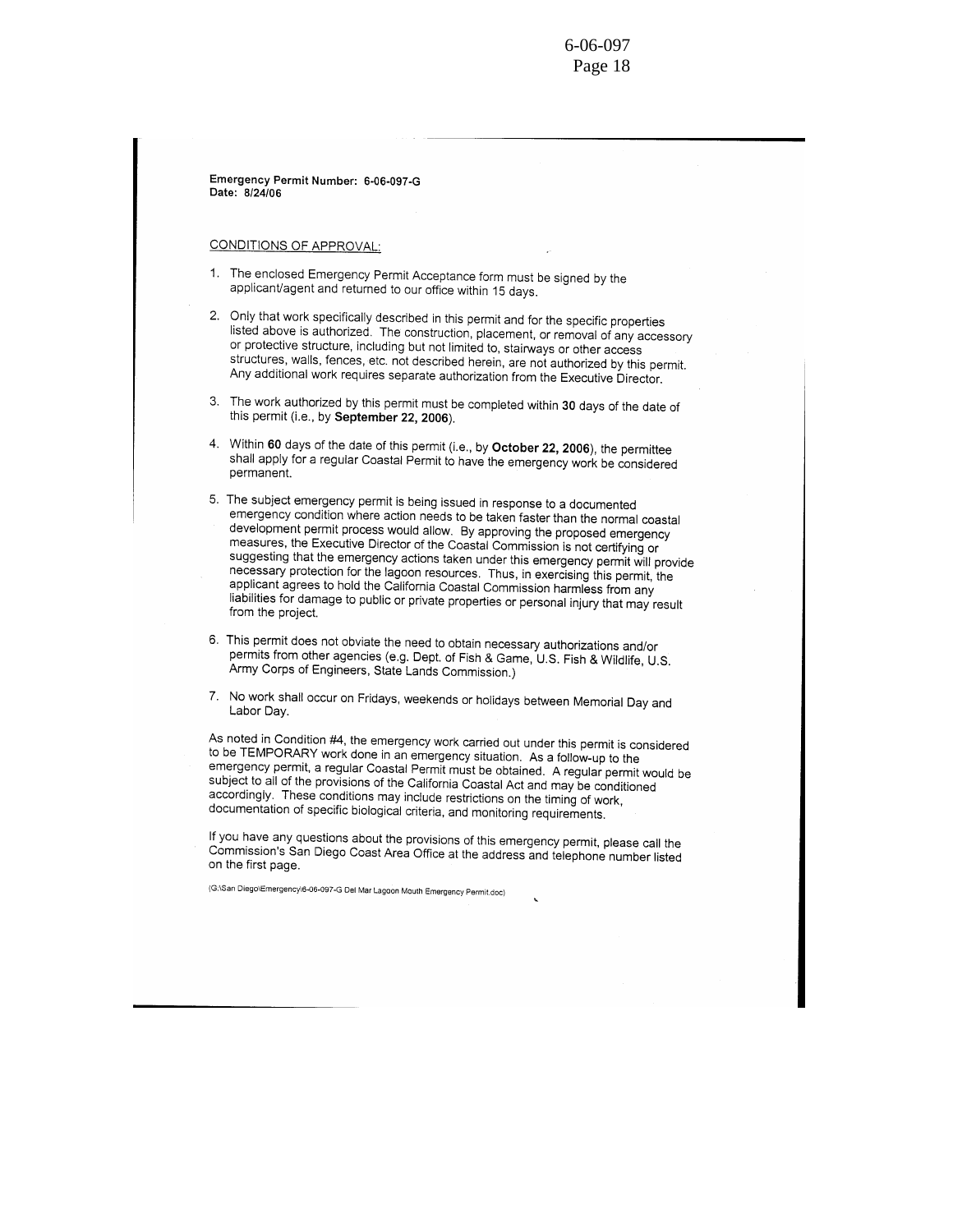| SAN DIEGO AREA           | CALIFORNIA COASTAL COMMISSION      |                                                                         |                                                                                                                                                                                       |  |
|--------------------------|------------------------------------|-------------------------------------------------------------------------|---------------------------------------------------------------------------------------------------------------------------------------------------------------------------------------|--|
| SAN DIEGO, CA 92108-4421 | 7575 METROPOLITAN DRIVE, SUITE 103 |                                                                         |                                                                                                                                                                                       |  |
| (619) 767-2370           |                                    |                                                                         |                                                                                                                                                                                       |  |
|                          |                                    |                                                                         | <b>EMERGENCY PERMIT ACCEPTANCE FORM</b>                                                                                                                                               |  |
|                          | SAN DIEGO COAST AREA               | TO: CALIFORNIA COASTAL COMMISSION<br>7575 METROPOLITAN DRIVE, SUITE 103 |                                                                                                                                                                                       |  |
|                          | (619) 767-2370                     | SAN DIEGO, CA 92108-4402                                                |                                                                                                                                                                                       |  |
| RE:                      |                                    | Emergency Permit No. 6-06-097-G                                         |                                                                                                                                                                                       |  |
| date.                    |                                    |                                                                         | INSTRUCTIONS: After reading the attached Emergency Permit, please sign this form<br>and return to the San Diego Coast Area Office within 15 working days from the permit's            |  |
|                          | agree to abide by them.            |                                                                         | I hereby understand all of the conditions of the emergency permit being issued to me and                                                                                              |  |
|                          |                                    | of the emergency permit (i.e., by October 22, 2006).                    | I also understand that a regular Coastal Permit is necessary to permanently authorize the<br>emergency work. I agree to apply for a regular Coastal Permit within 60 days of the date |  |
|                          |                                    |                                                                         |                                                                                                                                                                                       |  |
|                          |                                    |                                                                         | Signature of applicant                                                                                                                                                                |  |
|                          |                                    |                                                                         |                                                                                                                                                                                       |  |
|                          |                                    |                                                                         |                                                                                                                                                                                       |  |
|                          |                                    |                                                                         |                                                                                                                                                                                       |  |
|                          |                                    |                                                                         | Name                                                                                                                                                                                  |  |
|                          |                                    |                                                                         | Address                                                                                                                                                                               |  |
|                          |                                    |                                                                         |                                                                                                                                                                                       |  |
|                          |                                    |                                                                         |                                                                                                                                                                                       |  |
|                          |                                    |                                                                         | Date of Signing                                                                                                                                                                       |  |
|                          |                                    |                                                                         |                                                                                                                                                                                       |  |
|                          |                                    |                                                                         | S.                                                                                                                                                                                    |  |
|                          |                                    |                                                                         |                                                                                                                                                                                       |  |
|                          |                                    |                                                                         |                                                                                                                                                                                       |  |
|                          |                                    |                                                                         |                                                                                                                                                                                       |  |
|                          |                                    |                                                                         |                                                                                                                                                                                       |  |
|                          |                                    |                                                                         |                                                                                                                                                                                       |  |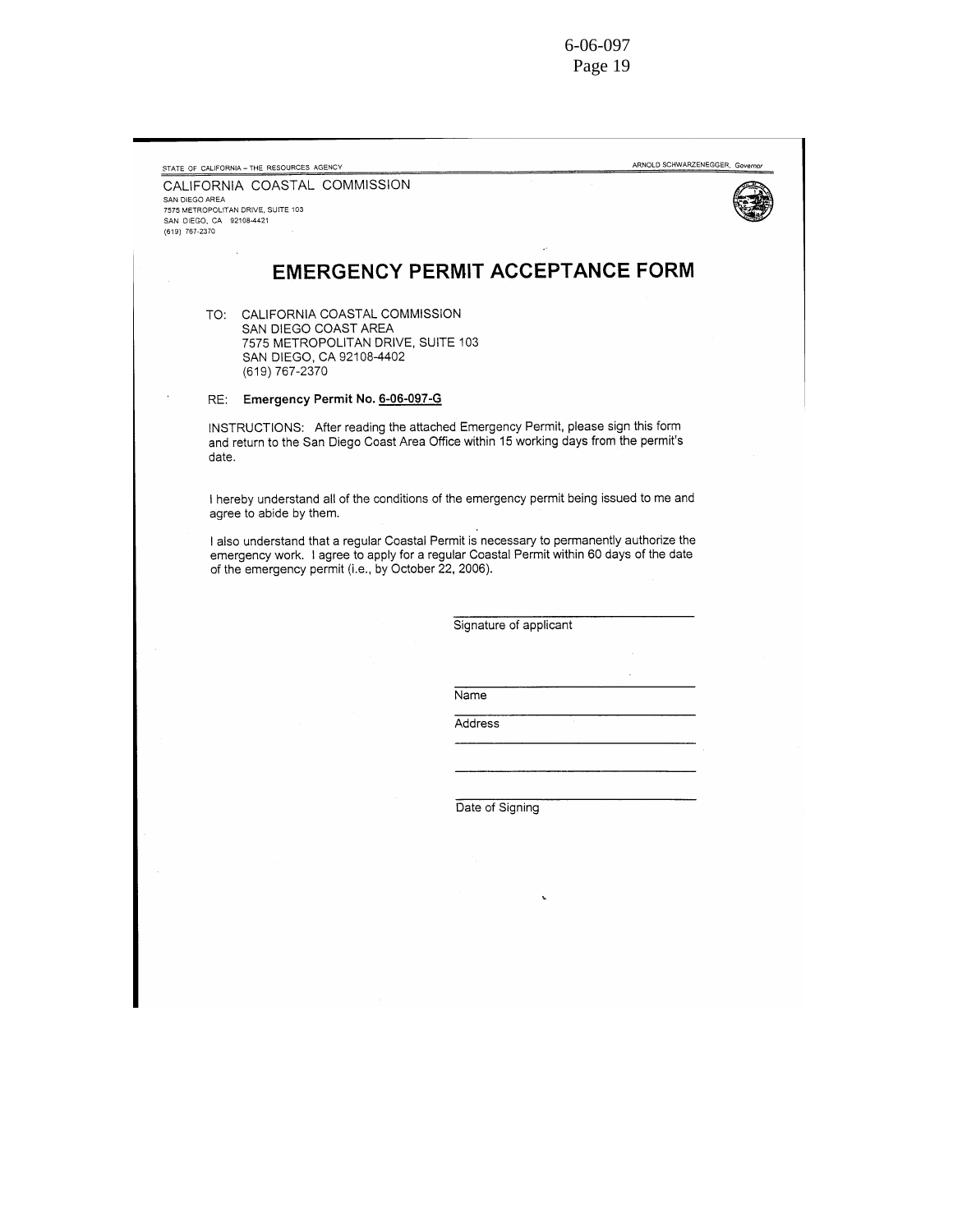PHONE NO. : 8584590107

Aug. 21 2006 08:349 P2

#### San Dieguito Lagoon Monitoring Water Quality Data

Date: 11 August 2006 Surface and Bottom Sample Depths:

| Station     | Location                     | Depth | Temperature<br>°C) | pН          | DO<br>(ppm) | Salinity<br>(ppt) M |
|-------------|------------------------------|-------|--------------------|-------------|-------------|---------------------|
|             | Average "Good/Healthy Range" |       | 10.0-25.0          | $7.5 - 8.5$ | > 4.0       | > 25.0              |
| TS3         | West Channel                 |       | 27.2               | 8.53        | 3.8         | 30.0                |
| TS3         | West Channel                 | - B   | 27.2               | 8.54        | 3.9         | 30.0                |
| TS8         | South Channel                | S     | 27.0               | 8.64        | 0.0         | 32.0                |
| TS8         | South Channel                | B     | 27.0               | 8.64        | 0.0         | 32.0                |
| <b>TS15</b> | North Channel                | S     | 24.5               | 8.59        | 0.3         | 25.0                |
| <b>TS15</b> | North Channel                | В     | 27.6               | 8.42        | 0,0         | 25.0                |

\* The Lagoon is in critical condition. The Dissolved Oxygen has decreased to dangerous levels due to the loss of tidal flushing associated with the inlet closure.



 $\textsf{D}\textsf{:Ceproj}\textsf{t}\textsf{S} \textsf{d} \textsf{h} \textsf{g} \textsf{con} \textsf{W} \textsf{after} \textsf{Qualty-Mo}\textsf{2006}\textsf{WQ\_SDL\_11\_Aug\_06.}\textsf{Doc}$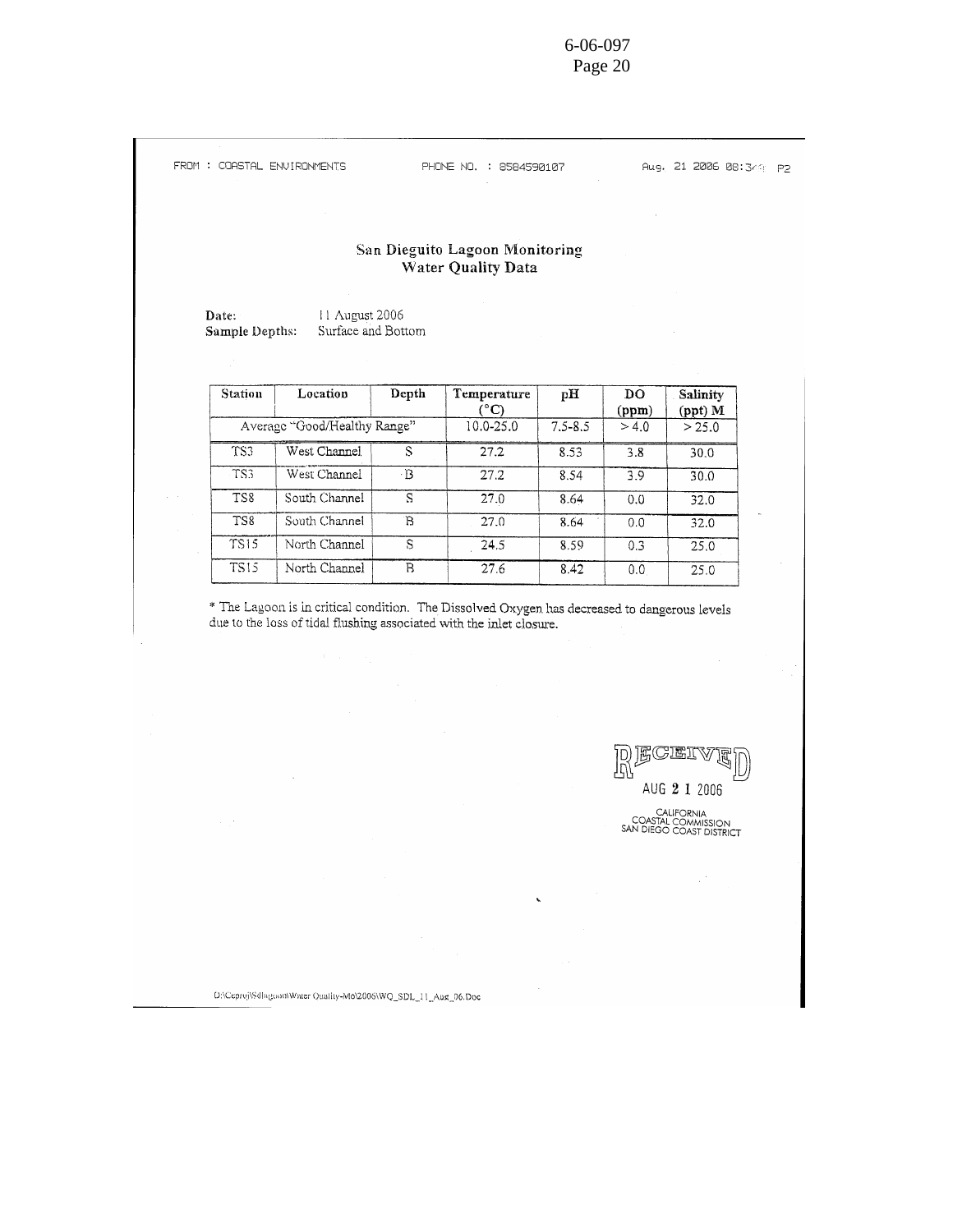#### UNIVERSITY OF CALIFORNIA, SANTA BARBARA

BERKELEY . DAVIS . BUINE . LOS ANGELES . RIVERSIDE . SAN DIEGO . SAN FRANCISCO

Stephen Schroeter, Ph.D., Research Ecologist FAX: (760) 438-8684 E-MAIL: schroete@lifesci.ucsb.edu<br>TELEPHONE: (760) 438-5953

Mark Page, Ph.D., Research Biologist FAX: (760) 438-8684 FAA: (10011450-6064)<br>E-MAIL: schroete@lifesci.ucsb.edu<br>TELEPHONE: (760) 438-5953

UNIVERSITY OF CALIFORNIA<br>MARINE SCIENCE INSTITUTE<br>2270 CAMINO VIDA ROBLE, SUITE D

SANTA BARBARA . SANTA CRUZ

UNIVERSITY OF CALIFORNIA MARINE SCIENCE INSTITUTE UNIVERSITY OF CALIFORNIA<br>SANTA BARBARA, CA 93106

CARLSBAD, CA 92009

17 August 2006



AUG 1 8 2006

CALIFORNIA COASTAL COMMISSION<br>SAN DIEGO COAST DISTRICT

Ms. Linda Niles Planning and Community Development Director City of Del Mar 1050 Camino Del Mar Del Mar, California 92014-2698 Fax: (858) 755-2794

#### Subject: Necessity for a Non-emergency Permit to Open the San Dieguito Lagoon Inlet

Dear Ms. Niles:

We are writing in support of an emergency permit to open and maintain the San Dieguito Lagoon inlet. As you know, the opening of the San Dieguito Lagoon inlet by the City of Del Mar on 23 September 2000, 4 October 2002, and September 5, 2003 resulted in immediate improvement in water quality and relieved stresses on fish and invertebrate communities in the lagoon. Immediately prior to both openings the lagoon experienced dramatic degradation of the physical environment caused to a large degree by very low dissolved oxygen levels. This condition was a prime factor in the dramatic fish kills that occurred prior to both openings.

Recently, the Lagoon has experienced intermittent openings and closures during May and June and closed permanently on June 14, 2006. Since this closure we have noted the same dramatic increases in abundance of the aquatic plant, Ruppia maritima, and its subsequent dieoffs, leading to substantial reduction in dissolved oxygen levels that occurred after extended closures in 2000, 2003 and 2003. In the past, these changes led to: 1) Precipitous declines in resident fish populations (top smelt and gobies), 2) Near extinction of the usual estuarine invertebrate species at all of our sampling locations, 3) Significant mortality of larger fish, including the spotted bay bass (Paralabrax maculatofasciatus) and the California Halibut